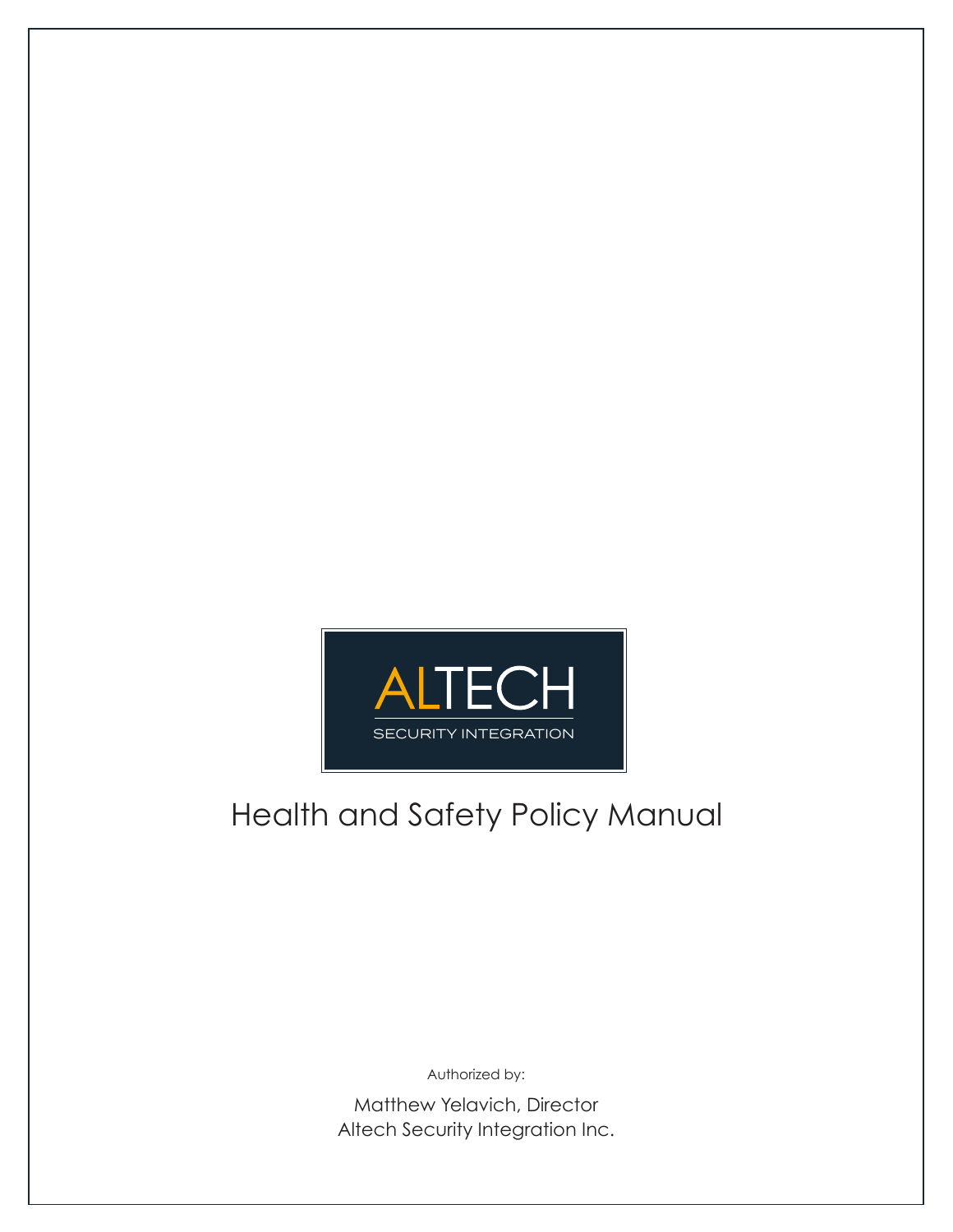

## Presidents Message on Health & Safety

Altech Security Integration Inc. is committed to establishing and maintaining an incident free work environment to protect our clients and employees. This begins with detailed planning for safe execution and benefiting from constructive dialogue with employees, clients and all parties involved in our work. An injury and accident-free workplace is our goal and every reasonable precaution will be taken to protect our workers.

Our safety culture is deeply routed in our overall business strategy and is our number one priority. Our managers are equipped with the training, experience, knowledge and authority to manage our projects safely. It is the responsibility of our managers to take all reasonable precautions to protect the health and safety ofthe workers within their areas of operation, and ensure that workers comply with the Occupational Health & Safety Act (OHSA) and associated regulations and guidelines. We also commit to regularly upgrading and investing in our equipment to ensure that our teams work efficiently, cleanly and safely.

Safety should never be sacrificed for production. Our employees and managers live up to our values of respect, integrity, learning and collaboration; values which worker safety is at the core.

M. Zeland

Matthew Yelavich, President ALTECH SECURITY INTEGRATION INC. 2 Bloor Street West, Suite 700 Toronto, Ontario M4W 3E2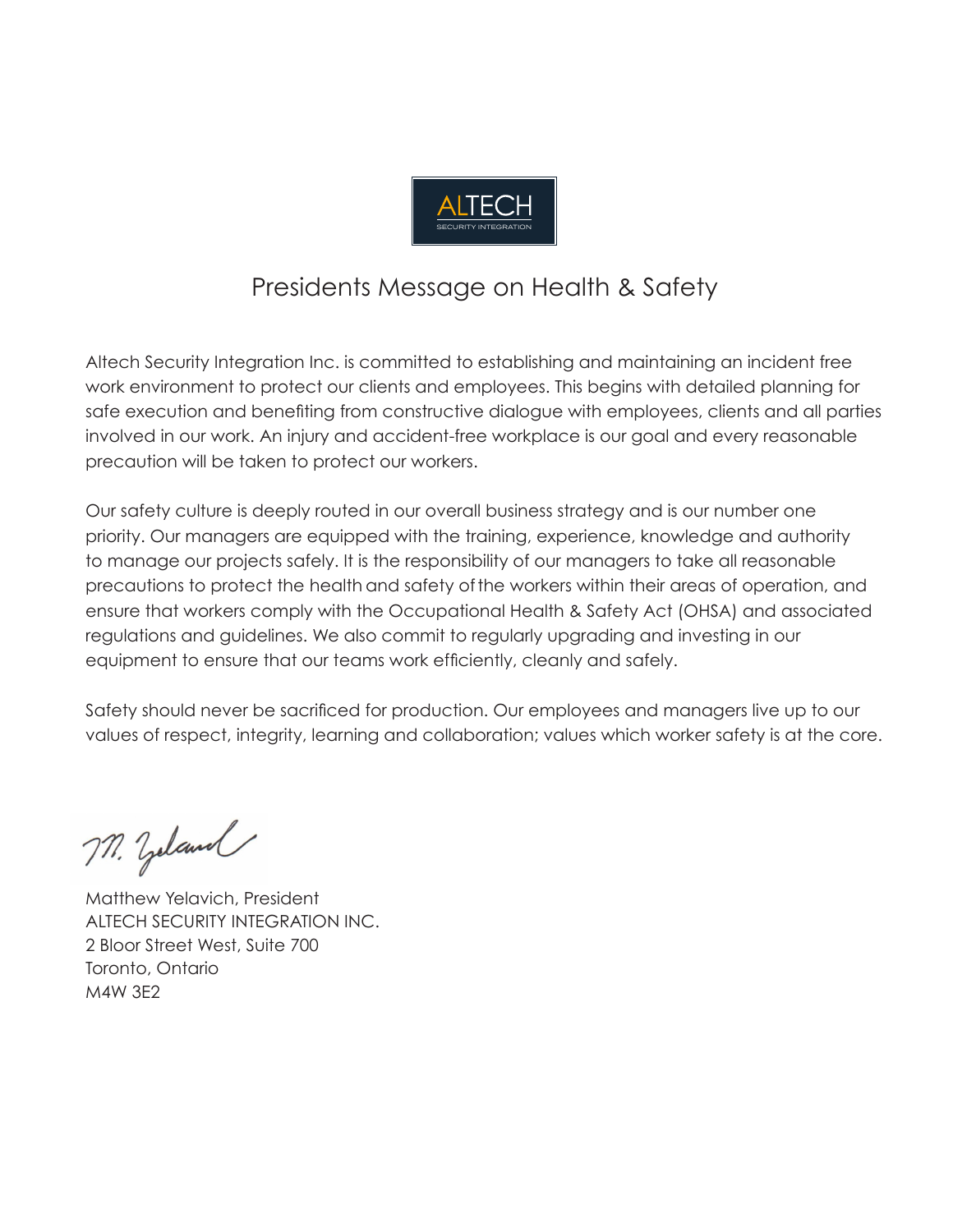

## Table of Contents

| Health & Safety Policy Statement <b>Executive Contract Contract Contract Contract Contract Contract Contract Contract Contract Contract Contract Contract Contract Contract Contract Contract Contract Contract Contract Contrac</b> |    |
|--------------------------------------------------------------------------------------------------------------------------------------------------------------------------------------------------------------------------------------|----|
|                                                                                                                                                                                                                                      |    |
|                                                                                                                                                                                                                                      |    |
| Accident Reporting, Incident Investigation and Corrective Action <b>Entity Action</b> 6                                                                                                                                              |    |
| Hazardous Substances / WHMIS <u>[</u> [11] Manufacture 7 7 Manufacture 7 2 Manufacture 7 2 Manufacture 7 2 Manufacture 7 2 Manufacture 7 2 Manufacture 7 2 Manufacture 7 2 Manufacture 7 2 Manufacture 7 2 Manufacture 7 2 Manufactu |    |
|                                                                                                                                                                                                                                      |    |
|                                                                                                                                                                                                                                      |    |
| Occupational Driving <b>Executional Driving and Strip and Strip and Strip and Strip and Strip and Strip and Strip and Strip and Strip and Strip and Strip and Strip and Strip and Strip and Strip and Strip and Strip and Strip </b> |    |
|                                                                                                                                                                                                                                      |    |
| Personal Protective Equipment (PPE) <b>2000 CONVERTED ACCESSION</b> 12                                                                                                                                                               |    |
| Safety Guidelines for Hand Tools <b>[2008]</b> 2008 2009 2010 2021 213                                                                                                                                                               |    |
|                                                                                                                                                                                                                                      |    |
| Working at Heights 16                                                                                                                                                                                                                |    |
| Company Rules, Regulations and Disciplinary Action <b>[19] Action</b> 2014 19                                                                                                                                                        |    |
|                                                                                                                                                                                                                                      | 21 |
|                                                                                                                                                                                                                                      | 23 |
| Receipt of booklet <b>with a construction of the construction</b> and construction of the construction of the construction of the construction of the construction of the construction of the construction of the construction of t  | 24 |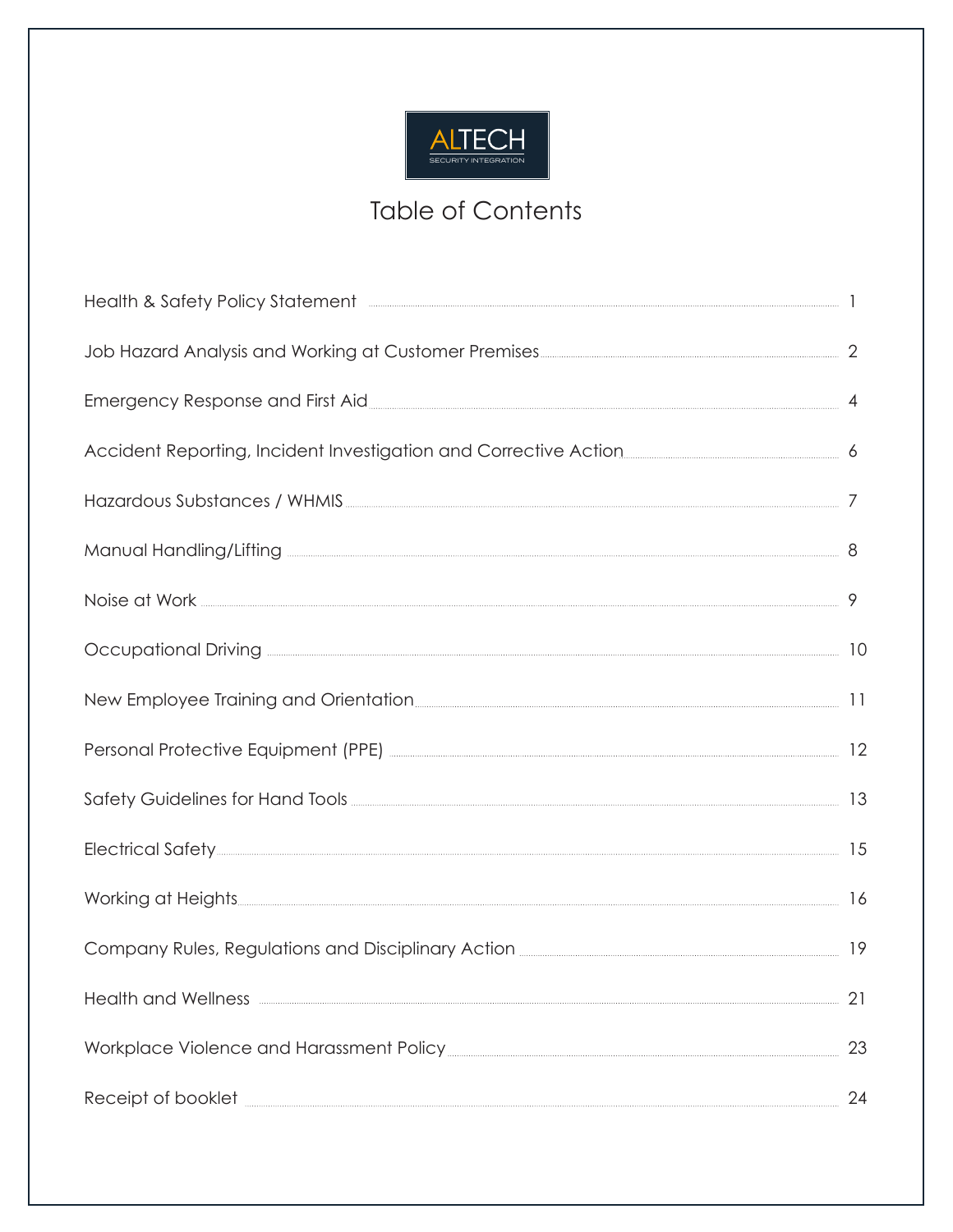It is the policy of Altech Security Integration Inc. to ensure the health, safety and welfare of its employees, and of those who could be affected by their undertaking. In accordance with requirements of the Occupational Health and Safety Act, and other applicable legislation, the company will undertake the assessments and instigate reasonable and practical arrangements to ensure:

- Places of work are maintained in a safe condition.
- Working environments are safe and without risk to health.
- Work equipment, tools and systems of work are safe and without risk to health.
- Information, instruction, training and supervision are provided to ensure the health and safety of its employees and that of persons who may be affected by their work activities.

Altech Security Integration Inc. will make every effort to provide a healthy and safe work environment. We are dedicated to the objective of creating, enforcing and reviewing policies that eliminate the possibility of injury and illness. Managers have a key role in maintaining these standards and should regard their Health and Safety responsibilities toward persons under their direction, with equal importance to that of maintaining customer service levels and profitability.

The effective implementation of this policy will require the co-operation of employees at all levels. All employees are reminded that they have specific responsibilities to:

- Ensure the health and safety of themselves and of any other persons who may be affected by their acts or omissions at work.
- Use equipment in accordance with the instructions and training provided.
- Report any work situation, which is considered to pose a serious threat or danger.
- Co-operate with their employers to comply with any statutory requirement placed upon them.
- Report any matter where it is considered that the safety arrangements in force fail to reduce risk to an acceptable level.

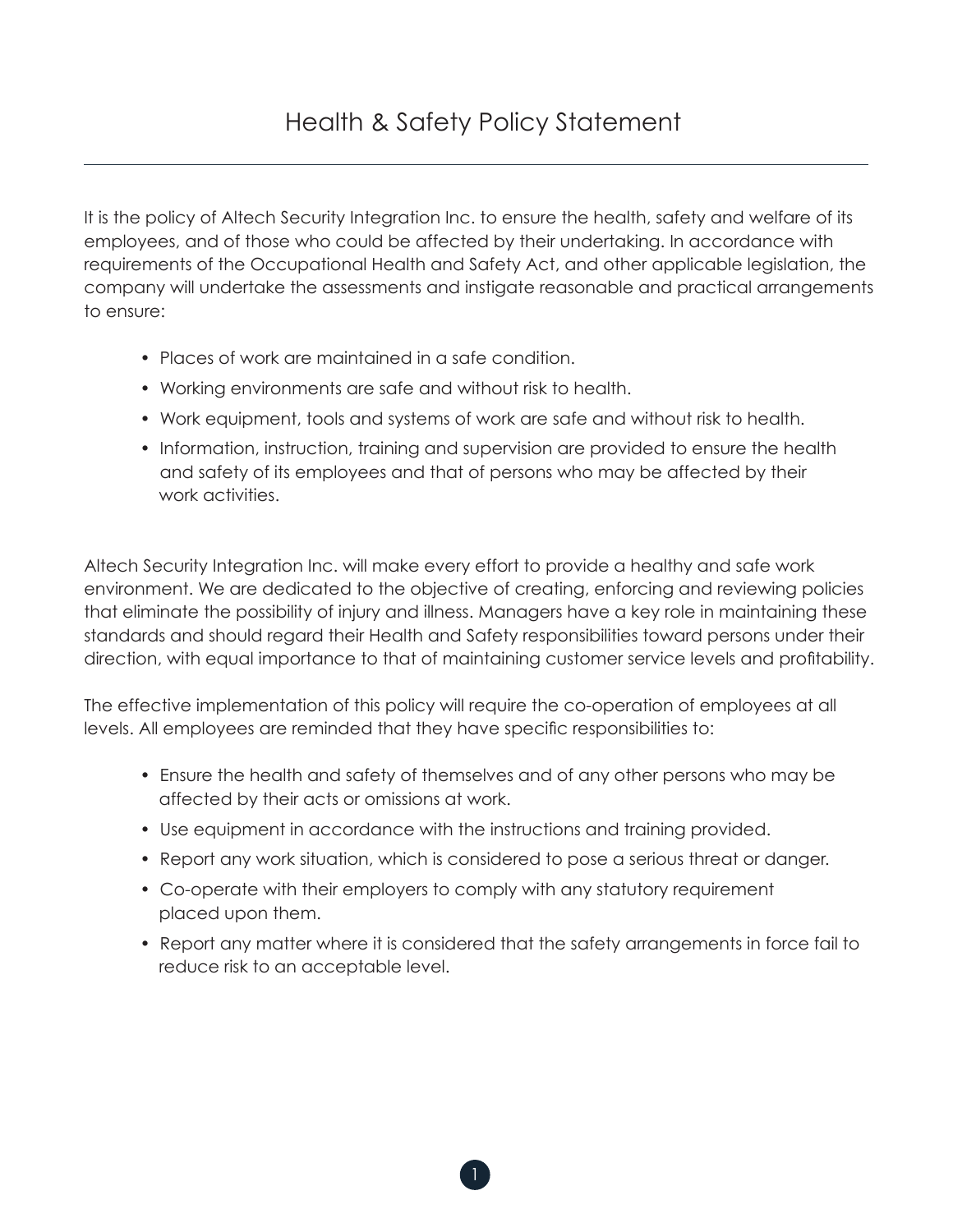The purpose of our Job Hazard Analysis is to identify, control or eliminate potential or actual dangers in a job or task. Both management and employees are responsible for ensuring all work is safely planned; the Job Hazard Analysis will assist in determining firstly, what are the steps in the job; secondly, what are the potential hazards in the job; and finally, what are the protective measures for the safety of our worker(s) assigned to do the non-routine work.

First, required jobs and steps that the project will require must be identified. Once the basic steps have been recorded, potential hazards must be identified at each step. This is based on observation of the job, knowledge of accident and in jury causes, and personal experience.

To identify potential hazards, the supervisors and employees may use questions such as these (this is not a complete list):

- Can any body part get caught in or between objects?
- Do tools, machines or equipment present any hazards?
- Can the worker make harmful contact with objects?
- Can the worker slip, trip or fall?
- Can the worker suffer strain from lifting, pushing or pulling?
- Is the worker exposed to extreme heat or cold?
- Is excessive noise or vibration a problem?
- Is there a danger from falling objects?
- Is lighting a problem?
- Can weather conditions affect safety?
- Is harmful radiation a possibility?
- Can contact be made with hot, toxic or caustic substances?
- Are there dusts, fumes, mists or vapours in the air?

## **Eliminate or control the hazards identified.**

- **Eliminate the hazard:** choose a different process, modify an existing process, substitute with less hazardous substance, improve environment (ventilation), modify or change equipment or tools.
- **Contain the Hazard:** If the hazard cannot be eliminated, contact might be prevented by using enclosures, machine guards, worker booths or similar devices.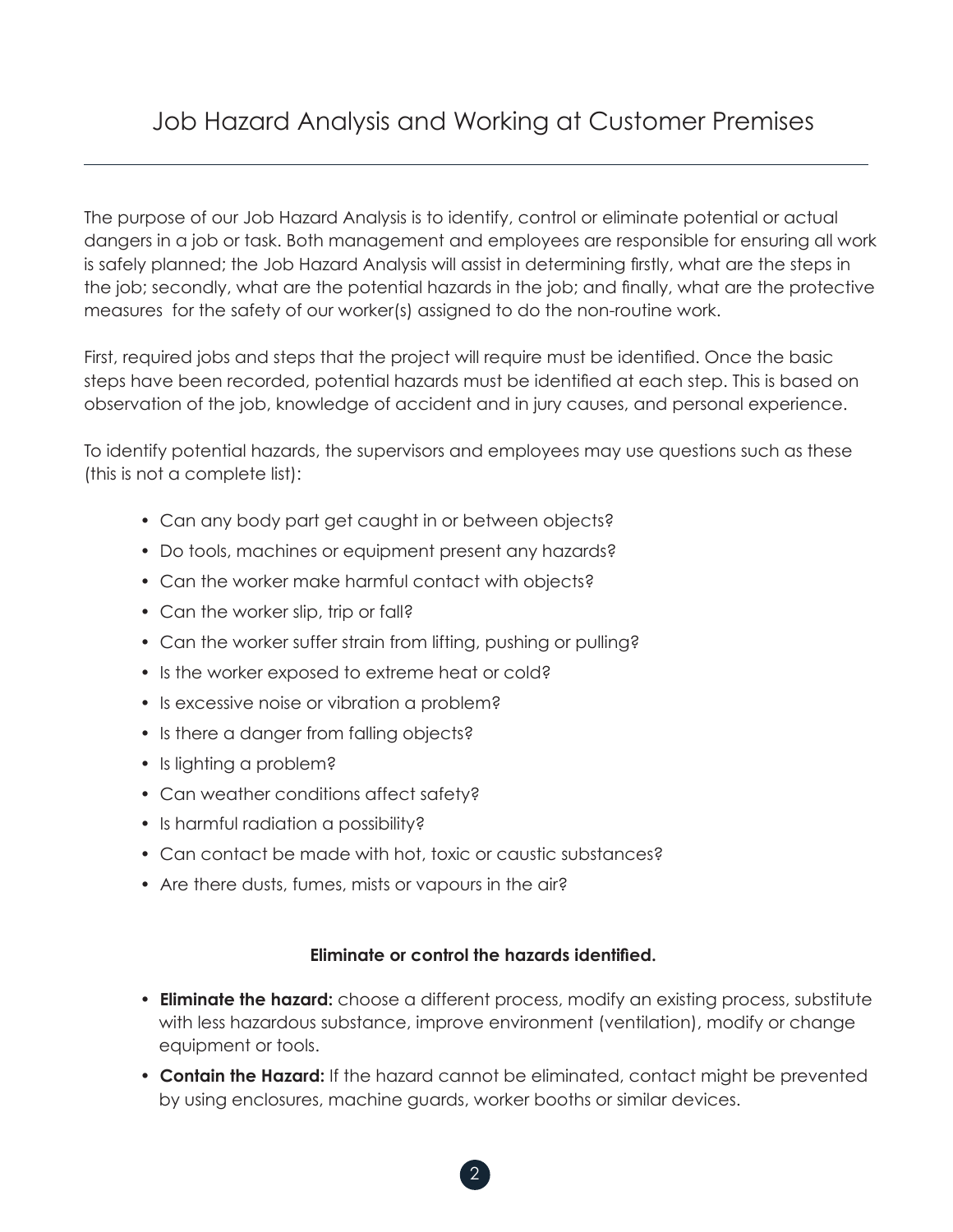- **Contain the Hazard:** If the hazard cannot be eliminated, contact might be prevented by using enclosures, machine guards, worker booths or similar devices.
- **Revise Work Procedure:** Consideration might be given to modifying steps that are hazardous, changing the sequence of steps or adding additional steps (such as locking out energy sources).
- **Reduce the Exposure:** These measures are the least effective and should only be used if no other solutions are possible. One way to minimizing exposure is to reduce the number of times the hazard is encountered.
- **Communication of Job Hazard Analysis to Workers:** When the Job Hazard Analysis is completed, the results must be communicated to all workers who are, or who will be, performing the job. The job hazard analysis must be discussed by the employees performing the job to ensure that all the basic steps have been noted.

Being aware of the surroundings also helps to eliminate uncertainty. We encourage all of our employees to take time to walk around the workplace and get a feel for their surroundings before starting any work. Employees are to report any problem areas immediately. If areas of concern pose a threat to the health and safety of an individual, that individual must report immediately to the supervisor on site. The supervisor will assess the situation and take necessary steps to correct the problem.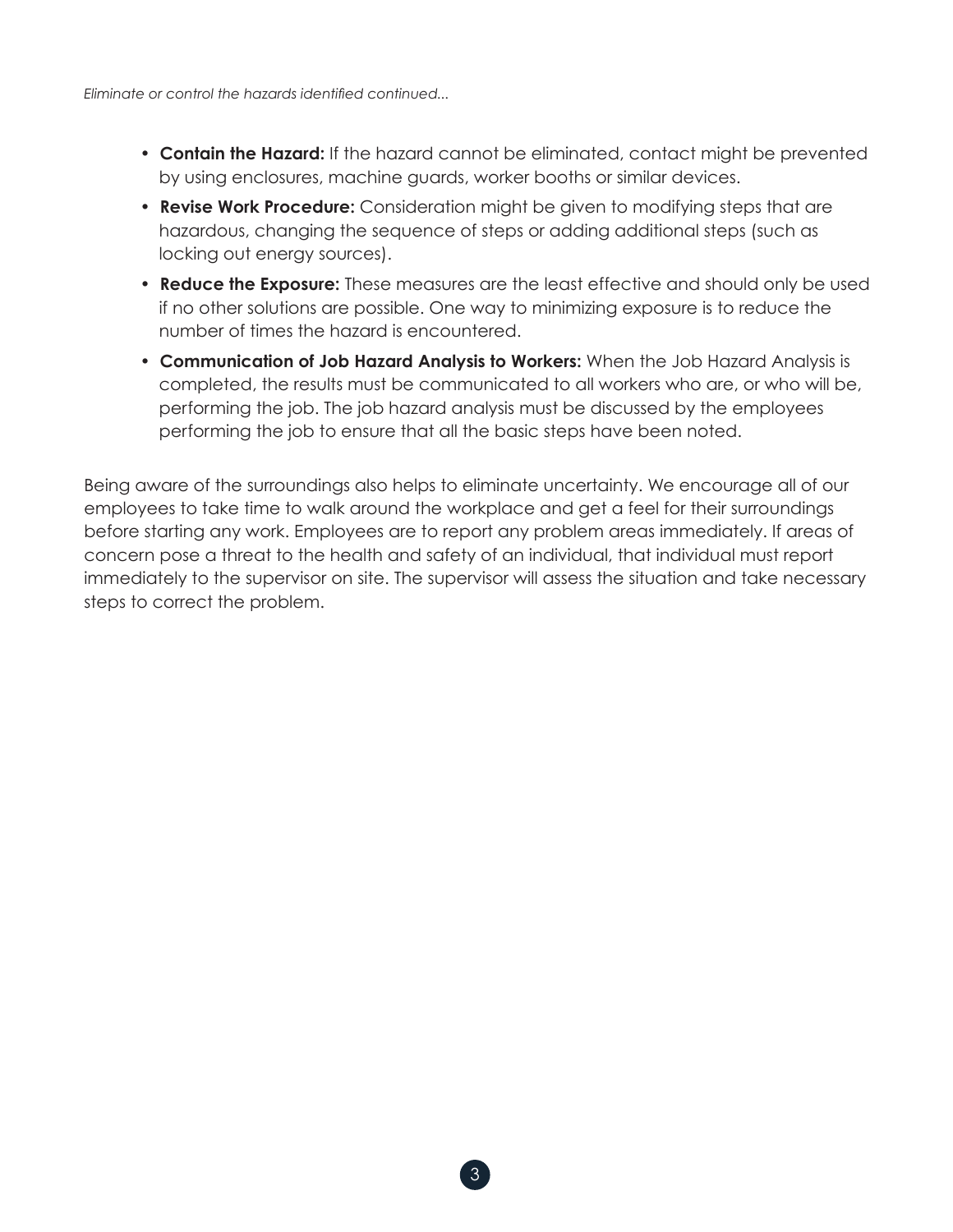- Should an injury occur, it is essential that first aid be administered immediately followed by proper medical treatment if necessary.
- Determine the required response, such as rescue, fire fighting, or evacuation. Refer to Altech Security Integration Inc. emergency numbers form.
- First aid kits are available in all company installation vehicles and available at each workplace.
- Transportation of an injured worker to a hospital, doctor's office or worker's home will be provided by a supervisor when necessary.

## **Procedures for Rescue of a Worker Suspended in a Safety Harness**

The rescue of a worker who has fallen and is being suspended in his/her safety harness needs to be undertaken as quickly as possible for several reasons:

- The worker may have suffered injuries during the fall and may need medical attention.
- Workers suspended in their safety harness for long periods may suffer from blood pooling in the lower body and this can result in "suspension trauma."
- The suspended worker may panic if they are not rescued quickly.
- The event that led to the fall may create additional risks that need to be addressed.

## **General Suspended Safety Harness Rescue Procedures:**

## I**f Elevating Work Platform is available on site:**

- Bring it to the site and use it to reach the suspended worker.
- Ensure that rescue workers are protected against falling.
- Ensure that the EWP has the load capacity for both the rescuer(s) and the victim.
- If the victim is not conscious, 2 rescuers will be probably be needed to safely handle the weight of the victim.
- Position the EWP platform below the worker and disconnect his lanyard when it is safe to do so.
- Treat the victim for Suspension Trauma and any other injuries.
- Arrange for transport to nearest hospital.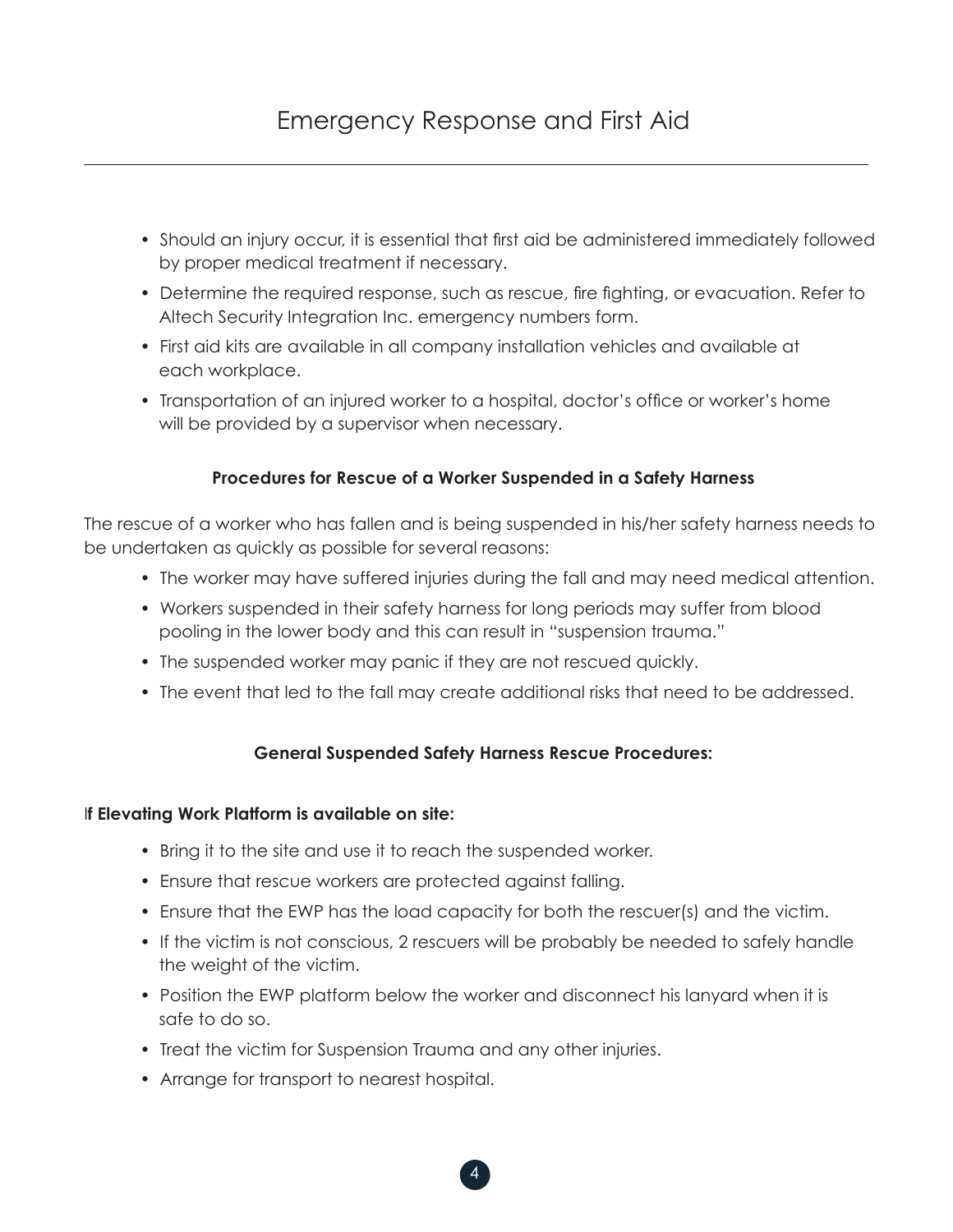*Emergency Response and First Aid continued...* 

## **If no Elevating Work Platform is available:**

- Where possible, use ladder(s) to reach the victim.
- Rig separate lifelines for rescuers to use while carrying out the rescue from the ladder(s).
- If worker is not conscious or cannot reliably help with his/her own rescue, at least 2 rescuers may be needed.
- If worker is suspended from a lifeline, where possible, move the suspended victim to an area that can be safely reached by the ladder(s).
- If victim is suspended directly from his/her lanyard or from a lifeline, securely attach a separate lowering line to the victim's harness.
- Other rescuers should lower the victim while he/she is being guided by the rescuer on the ladder.
- Once the victim has been brought to a safe location, administer First Aid and treat the person for Suspension Trauma and any other injuries.
- Arrange for transport to nearest hospital.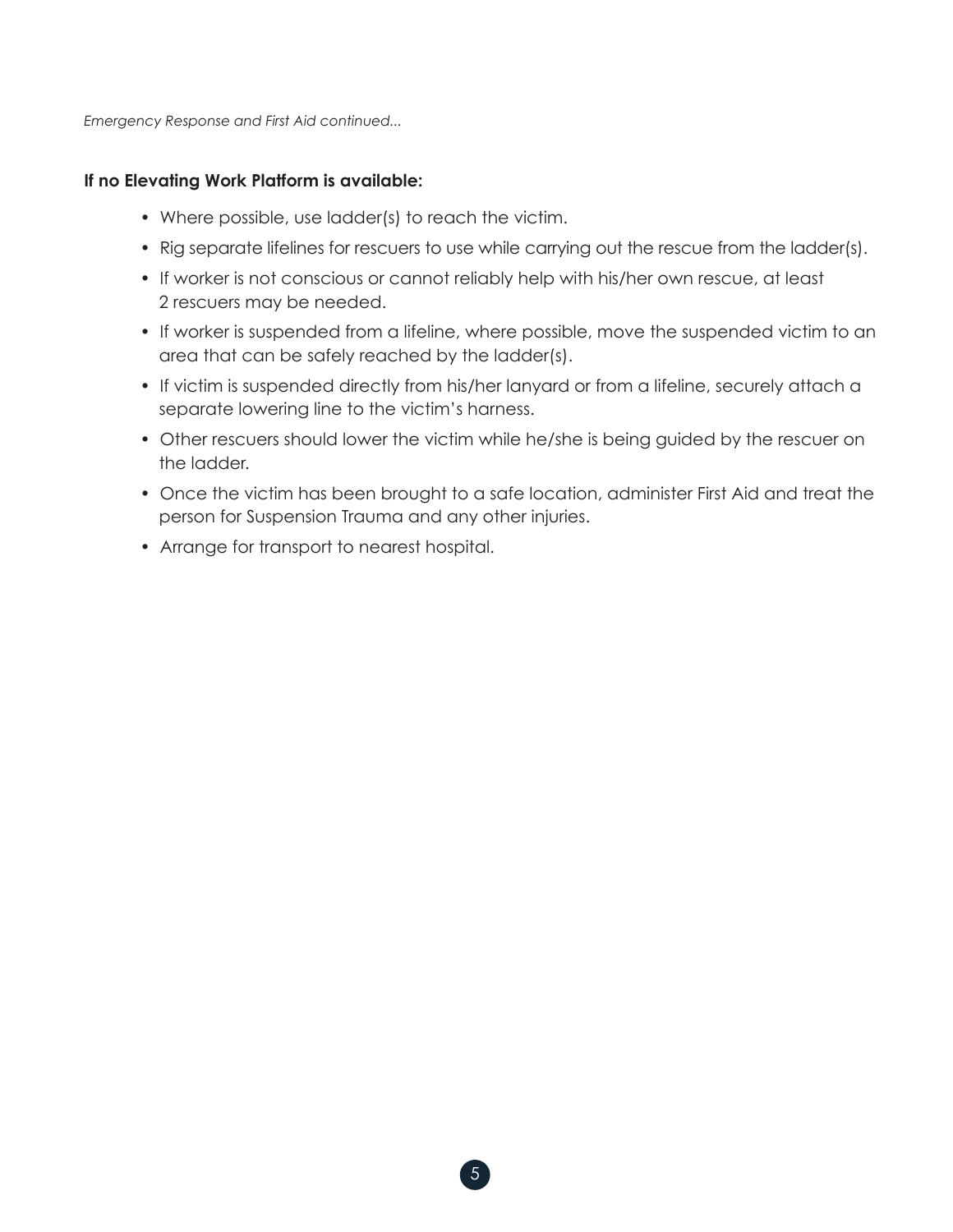## Accident Reporting, Incident Investigation and Corrective Action:

The prime objective of accident investigation is prevention. Finding the causes of an accident and taking steps to control or eliminate it can help prevent similar accidents from happening in the future. Accidents can rarely be attributed to a single cause. Work environment, job constraints, and supervisory or worker experience can all play a part. These factors must be examined to determine what role each had in causing the accident.

Altech Security Integration Inc. requires all employees to immediately report to their supervisor all accidents and incidents that result in injury or property damage, and all near misses with the potential for serious injury or property damage. Supervisors will report the accident promptly to management. Each incident will be analyzed to determine causes and contributing factors and the analysis will be used to reduce or eliminate the risk of further incident.

## **Reporting and Investigation Procedure:**

## **Procedure:**

- 1. Employee reports a work-related accident.
- 2. Administer first aid as required.
- 3. Arrange for transportation for injured employee to medical treatment if required.
- 4. Eliminate the hazard if possible or guard the accident scene if worker is critically injured.
- 5. Management investigation of the cause of the accident and report findings in the Accident/Incident Report form. Once cause is determined, corrective action is recommended and communicated to all relevant parties.
- 6. Once corrective action is taken, implementation is monitored.

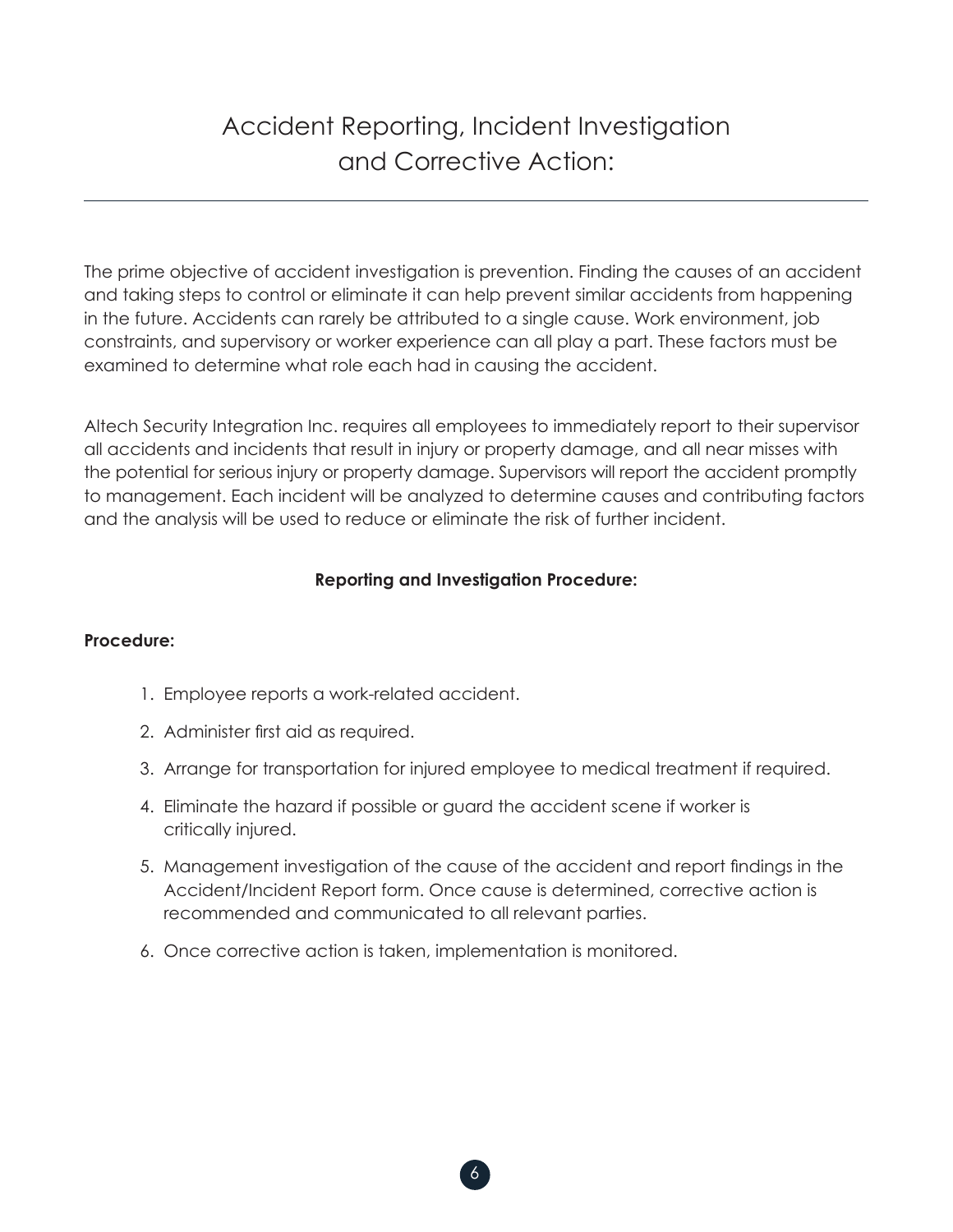Employees should avoid the need to use hazardous substances wherever possible. Where the use of hazardous substances cannot be avoided, employees are required to undertake assessments to ensure controls are provided that maintain employee exposure at safe levels. Managers are responsible for ensuring that all hazardous substances used by their employees or at locations under their control are identified and entered onto a register. The information contained on safety data sheets should be used when undertaking assessments of the exposure of employees when using substance identified on the register. Managers are responsible for ensuring that the precautions deemed necessary are brought to the attention of employees and are adhered to at all times.

- All hazardous substances in use should be recorded in the register.
- Safety data sheets should be obtained for all substances identified on the register.
- Information issued to employees regarding the safe use of hazardous substances should be recorded.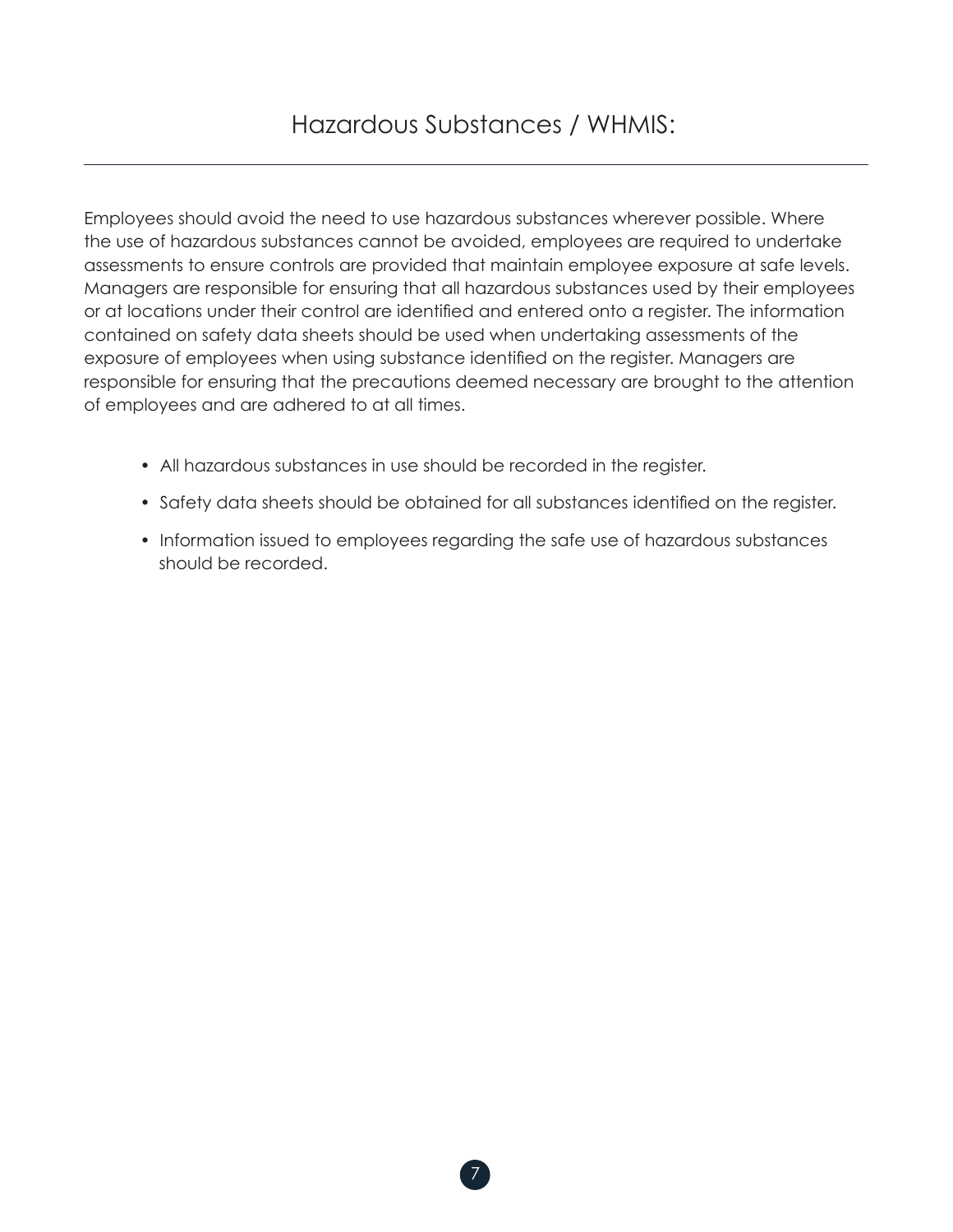Employees should avoid the manual handling/lifting of loads where possible. Where manual handling/lifting can not be avoided, assessments of the task should be undertaken to ensure appropriate precautions have been taken to prevent injury. Regardless of the weight, all manual handling activities have the potential to cause harm. The following procedure should be observed when lifting any loads:

- Plan the lift before you start, how will you grip it, where have you got to take it, what route will you take, is the route free of obstructions, where and how will you put it down.
- Stand close to the load, place the feet apart with leading leg forward for balance.
- When lifting items from below waist height bend the legs, not the back.
- Get a firm grip, keep your arms inside the boundary formed by the legs.
- Evaluate the weight of the load and the centre of gravity.
- Only continue with the lift if you are sure that you can lift, carry the lower the load safely.
- Lift slowly using your leg muscles to stand and keep the load close to your body.
- Do not jerk or twist the body whilst lifting, carrying or lowering the load.
- Put the load down slowly, using your leg muscles if the load is to be lowered.
- Adjust the load only after you have put it down.

Seek assistance if a load is too heavy or bulky to lift safely on your own. Do not attempt to lift a load on your own if you feel it is not within your capacity to do so safely.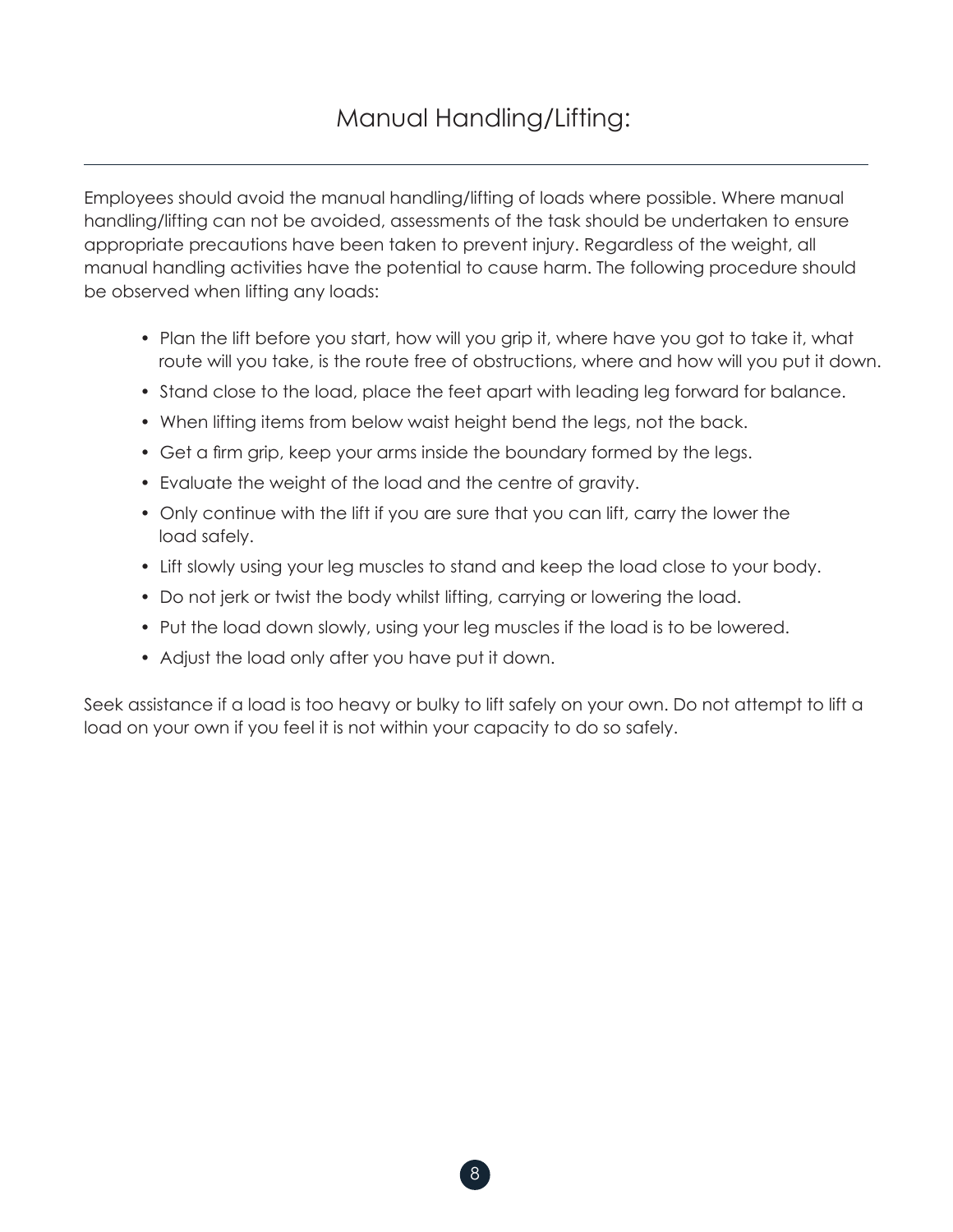High noise levels can permanently damage hearing. The danger depends on how loud the noise is and exposure period .The damage builds up gradually and employees may not notice changes from on day to another, but once damage is done there is no cure. Where risk assessment identifies a requirement for the issue and wearing of hearing protection Altech Security Integration Inc. shall issue the equipment. Employees shall be advised of the hearing protection zones at their work locations.

- Reduce noise exposure as far as is reasonably practicable by means other than hearing protection.
- Make employees aware of the risk of noise induced hearing loss and make availabl appropriate hearing protection.
- Designate mandatory hearing protection zones and enforce the use of hearing protection where necessary.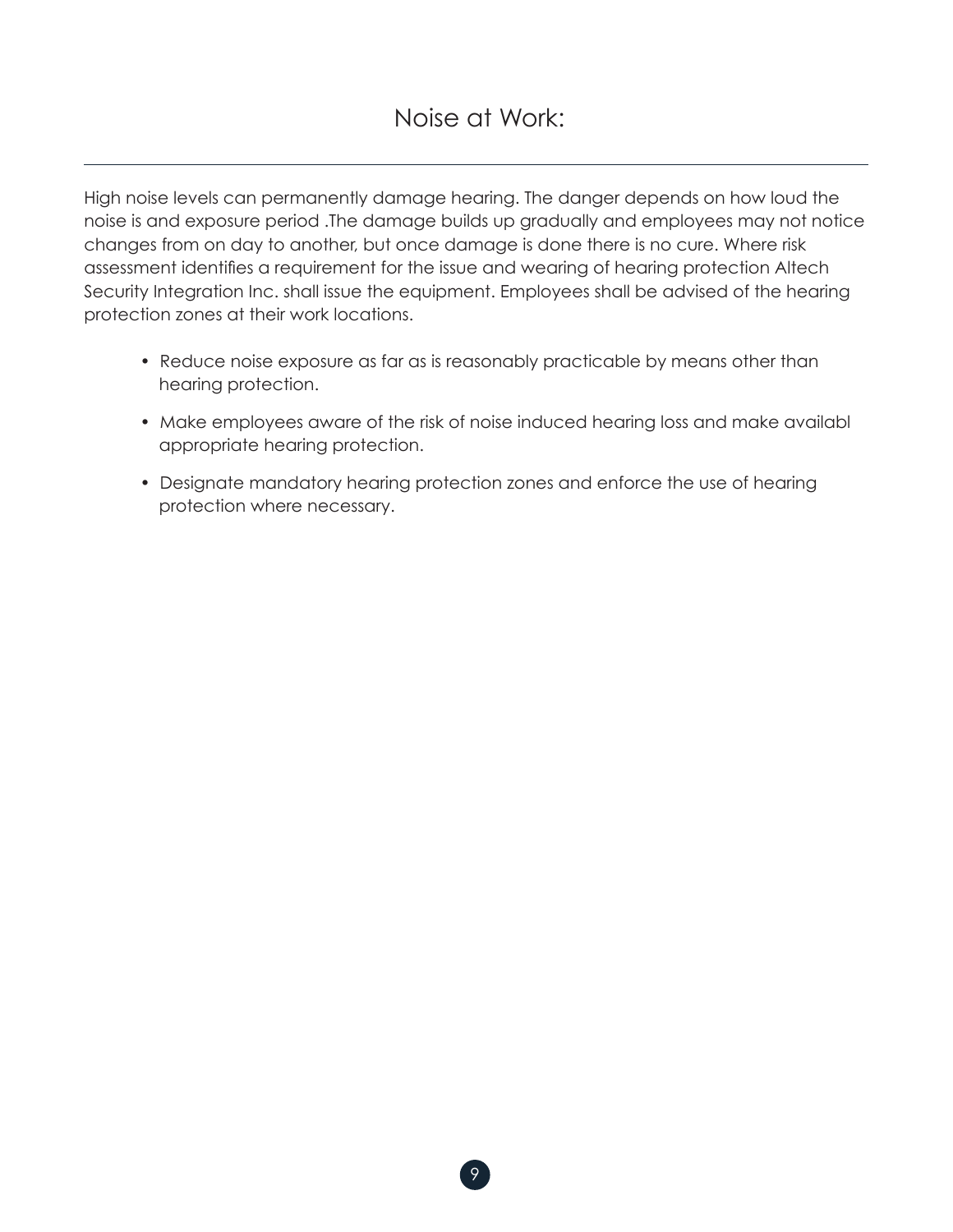Altech Security Integration Inc. is committed to safeguarding the health, safety and welfare of its employees and other persons who may be at risk from, or come into contact with, any of the company's business activities by achieving a cycle of continuous improvements in road safety performance. This approach is underpinned by a proactive and positive road safety culture. Management, employees and those working on behalf of the company are reminded that they have a duty and responsibility to manage work activities in line with this policy by:

- Ensuring that they are compliant with all relevant, applicable legislation and other requirements pertaining to the management of work related road safety.
- Gathering and analysing key safety and risk data on your vehicles, trips or collisions.
- Setting and communicating clear road safety objectives.
- Ensuring that road safety is considered in any projects and investment decisions.
- Monitoring performance, learning from accidents and incidents, and reporting all significant accidents and incidents to the Board.

Employees are expected to practice safe driving habits and follow all rules of the road. Safe driving habits include:

- Be familiar with your vehicle and its limitations and be aware if it is not operating properly.
- Everyone must wear seat belts when in operating any equipment fitted with a seat belt.
- Always come to a complete stop and make sure that you aware of your surroundings.
- If it is a busy area or there is poor visibility, get out of your vehicle and survey your surroundings when reversing.
- Make sure you check your blind spots when changing lanes. Look over your shoulders and in your mirrors regularly.
- Driving requires your full attention. Avoid distractions!!! Do not adjust the radio. or other controls, eat or drink, or touch cell phones while driving.
- Allow other drivers space and do not engage in road rage type behaviours.
- Slow down and you will also be able to observe your surroundings more easily, taking note of cyclists, pedestrians, and other vehicles.
- Park your vehicle carefully. Avoid leaving it in a space that is likely to block traffic or create a blind spot. When exciting the vehicle look both ways before stepping out and away from your vehicle.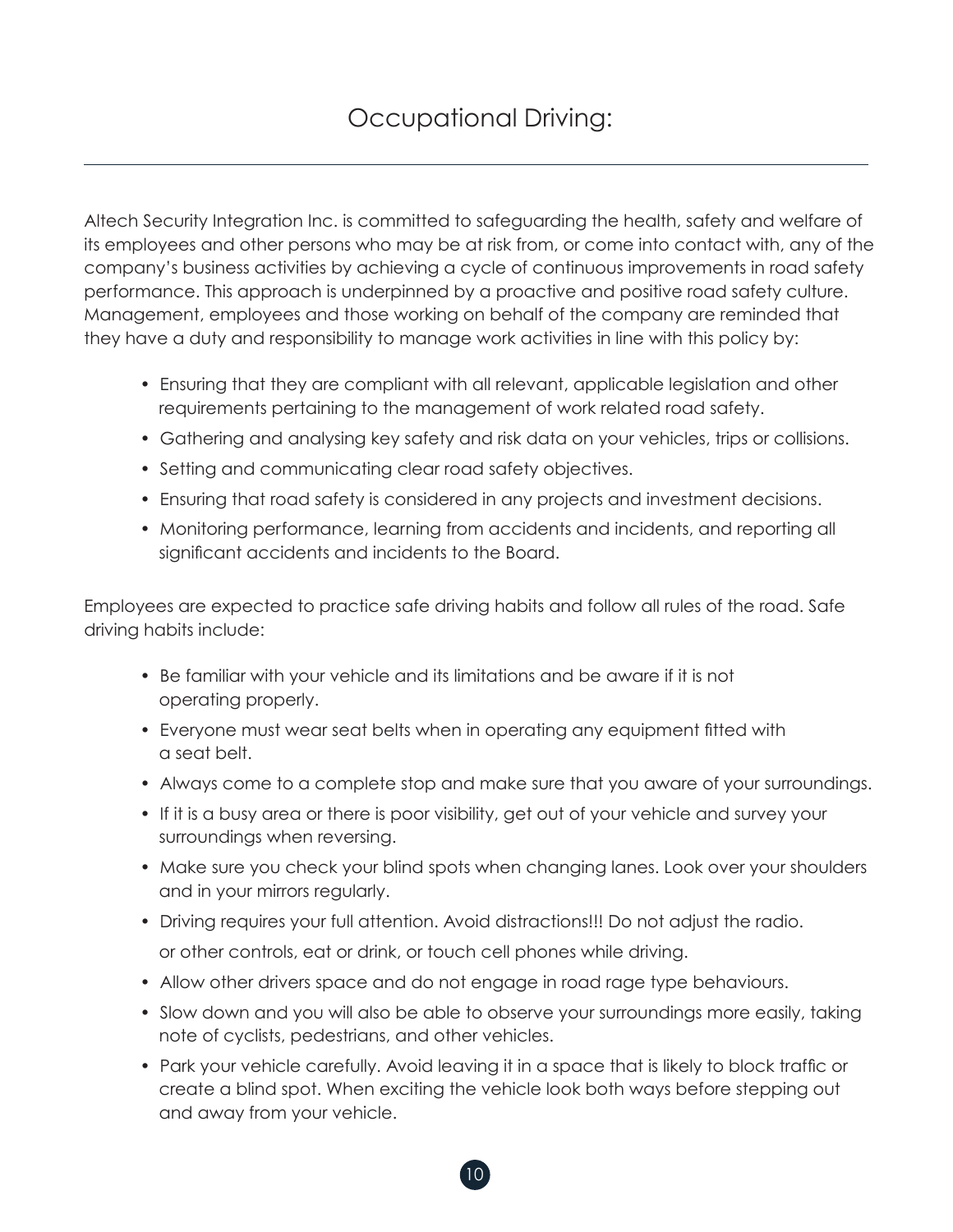All new employees of Altech Security Integration Inc. will read and review our company Health and Safety Policy with their manager. After completion the worker will sign the sheet at the end of the policy acknowledging acceptance and understanding of his/her obligations and responsibilities. The manager will complete the New Worker Orientation Checklist with the employee before they start working at the site. A copy of the signed Health and Safety Policy and New Worker Orientation Checklist will be submitted to be kept on file at the head office. In class topic specific health and safety training such as Working At Heights and Aerial Platform must be successfully completed before engaging in those activities to protect both themselves and those around them. Management is responsible for ensuring records of all completed training courses are maintained.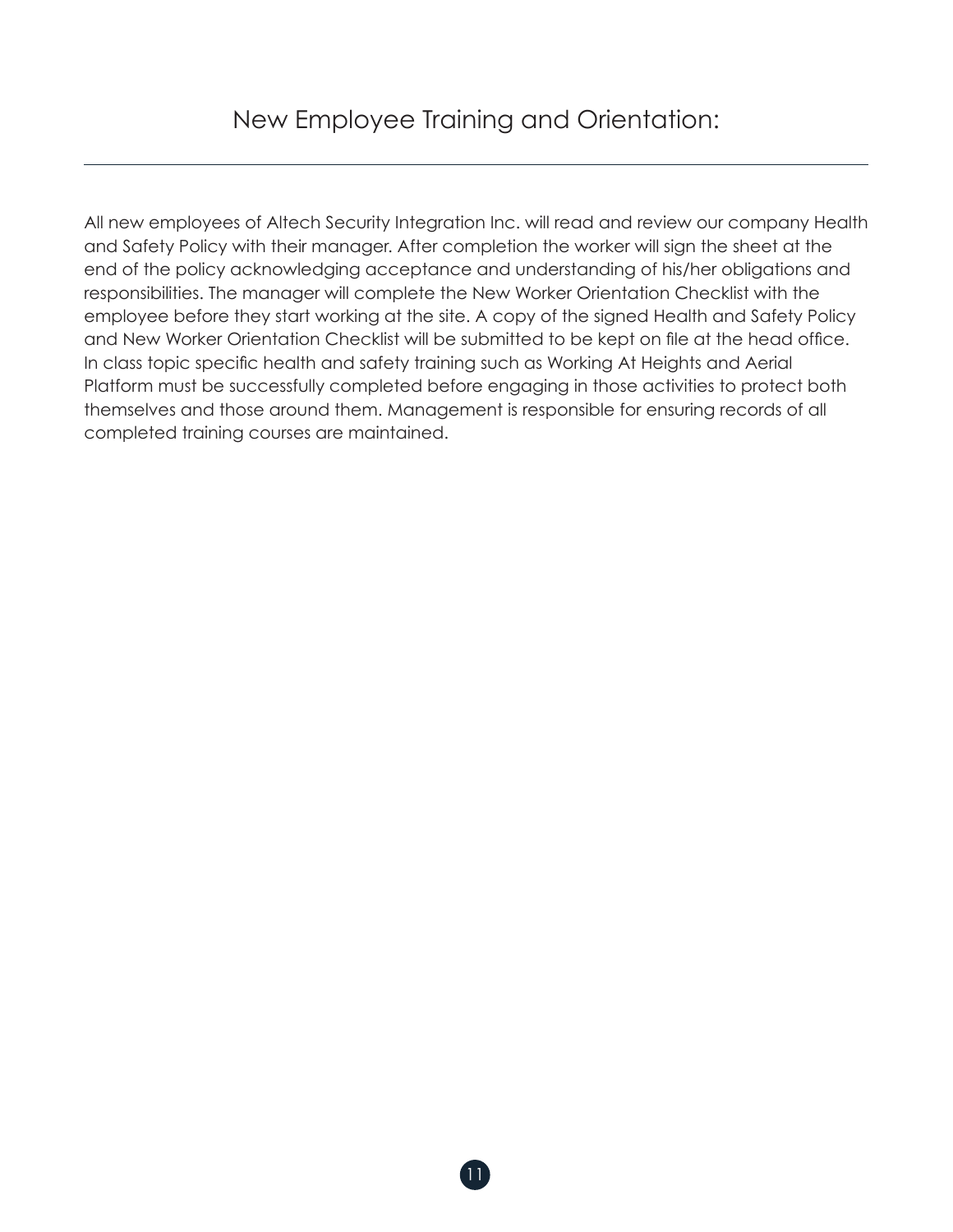Employees are required to use personal protective equipment (PPE) where it is not possible to reduce the risk by other means. Personal protective equipment is provided to protect against a specified risk free of charge. Employees are provided with personal protective equipment appropriate to the general hazards associated with their work activities such as high visibility clothing, waterproof jackets, helmets, protective eyewear, respiratory protection, hearing protection and hand protection. Green Patch foot protection is not provided by Altech but is required on all job sites. Additional PPE such as fall protection equipment is provided where a risk assessment shows it is necessary to reduce a specified risk to an acceptable level. Employees are required to co-operate by wearing, storing and maintaining their PPE in accordance with the information and instruction provided and for reporting any defects with equipment to enable timely replacement or repair.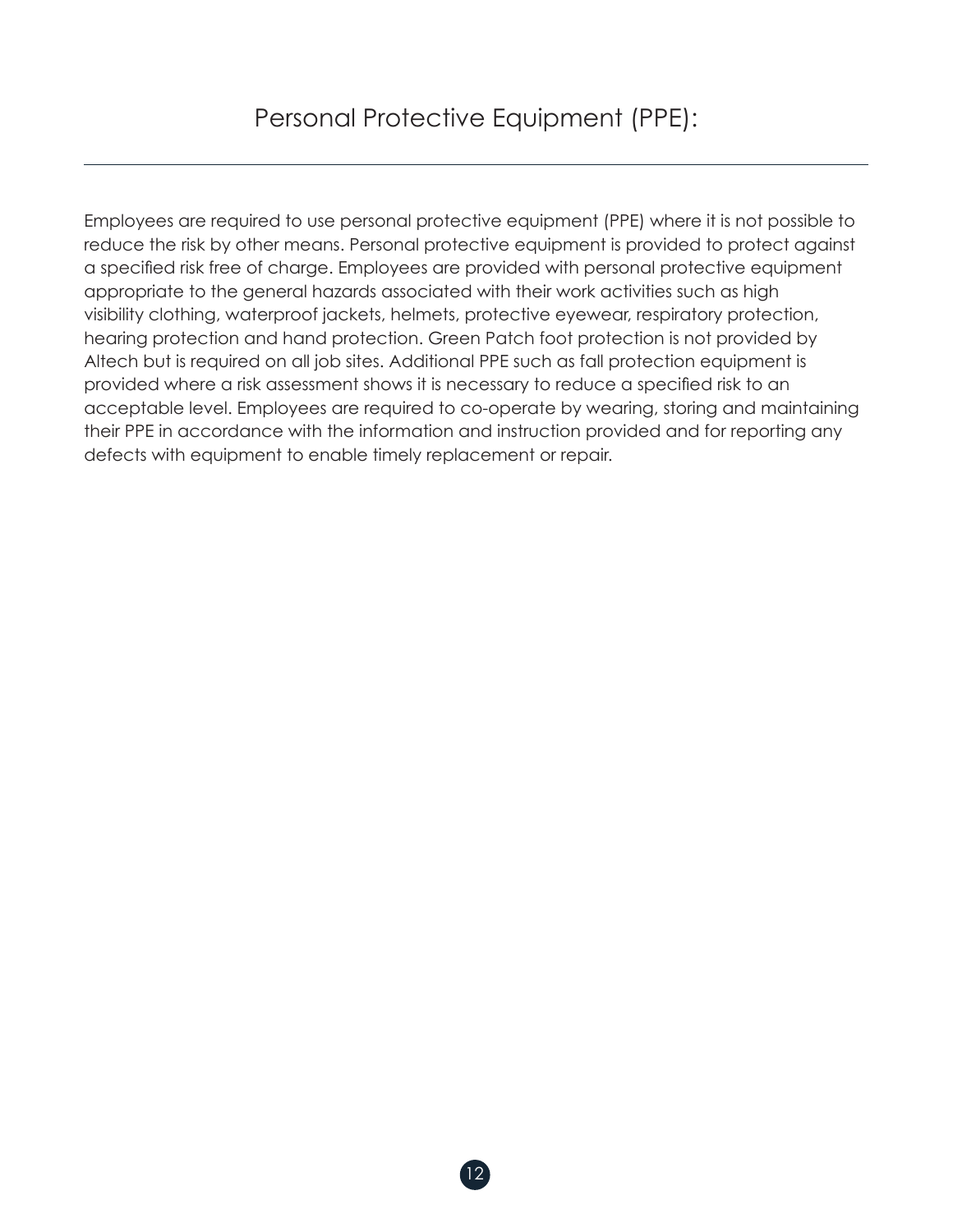Hand tools are non-powered tools including wrenches, pliers, hammers, hand saws, etc. Common hazards in regards to hand tools arise from misuse and improper maintenance. The following examples are common examples of misuse:

- Using a screwdriver as a chisel, causing the operator to lose control and resulting in the screwdriver projecting and striking another employee or tool.
- Using tools with handles that have splintered or cracked, e.g., awood handle on a hammer.
- Using a wrench as a hammer.

## **The follow precautions must be followed when using a hand tool:**

- Select the right tool for the job.
- Inspected before each use and take out of service if defective.
- Impact tools such as wedges and chisels that have mushroomed or burred heads may shatter.
- A file without a handle could cause cuts, punctures and abrasions.
- When using a sharp-edged tool, work it away from your body and wear gloves.
- When using a screwdriver, secure the work in a vice, if possible (it is not safe to hold the screwdriver in one hand with the material being worked on in the other).
- Grasp pliers near the end of the handle, not close to the hinge.
- Wire cutters, take care that the wire ends do not cause injury. Wear eye and/or face protection.
- Use spark-resistant tools when working near flammable materials.
- Do not throw tools to another worker or onto a working surface.
- Do not carry tools in your hand when going up or coming down a ladder.
- Return tools to their proper place when not in use.
- Store sharp-edged tools separately from other tools.
- Use a tool kit or tool belt to carry tools. It is a dangerous practice to carry tools, especially if they are sharp or pointed, in your pocket.
- When working overhead, make sure that tools cannot fall to lower levels.
- Do not leave tools on overhead ledges, beams or windowsills.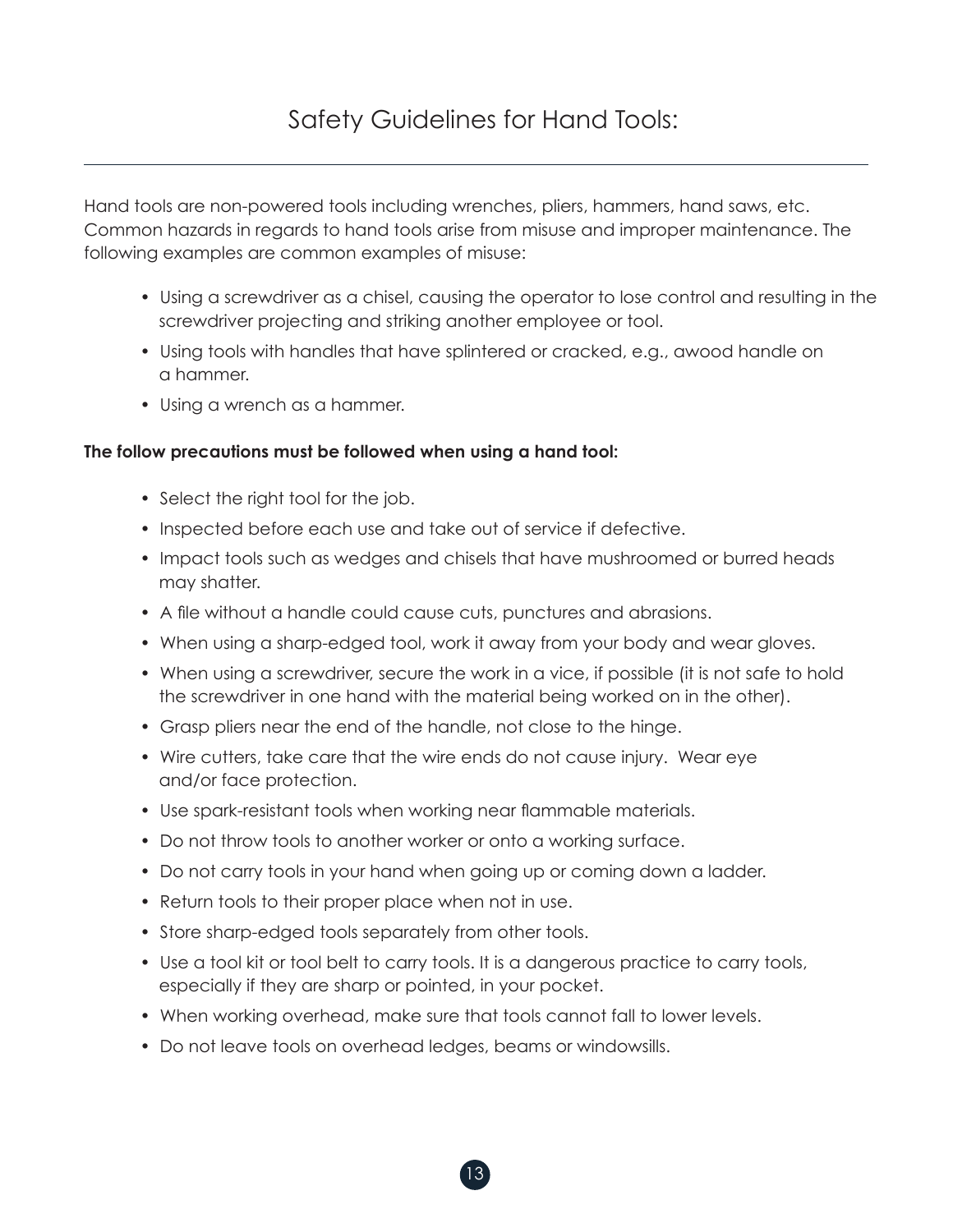*Safety Guidelines for Hand Tools continued...* 

#### **Electric Power Tool Safety**

Power tools also pose hazards when they are not used properly. Depending on the type of power tool, several sources of power may be used such as electric, pneumatic, liquid fuel, hydraulic, and poweractuated. Workers must exercise the following precautions when using power tools:

- Avoid loose fitting clothes, ties, or jewelry such as bracelets.
- Keep a well-lit area when operating power tools.
- Before using a tool, inspect the cord and plug for signs of damage.
- Remove from service and tag out damaged equipment.
- Always use properly grounded tools those with three pronged plugs or double insulated tools.
- Disconnect power from tools when not in use, before services, and when changing accessories.
- Always use Ground Fault Circuit Interrupters (GFCI)
- Wear appropriate personal protective equipment such as eye protection due to the danger from flying particles. Wear safety boots to protect against injury should the tool fall.
- Do not wear loose clothing or gloves with the hazard of entanglement in moving parts.
- Hold the tool firmly in both hands.
- Never use the cord to lift or lower an electric tool.
- Avoid hanging electric cords over nails or sharp edges to prevent damage to the cord.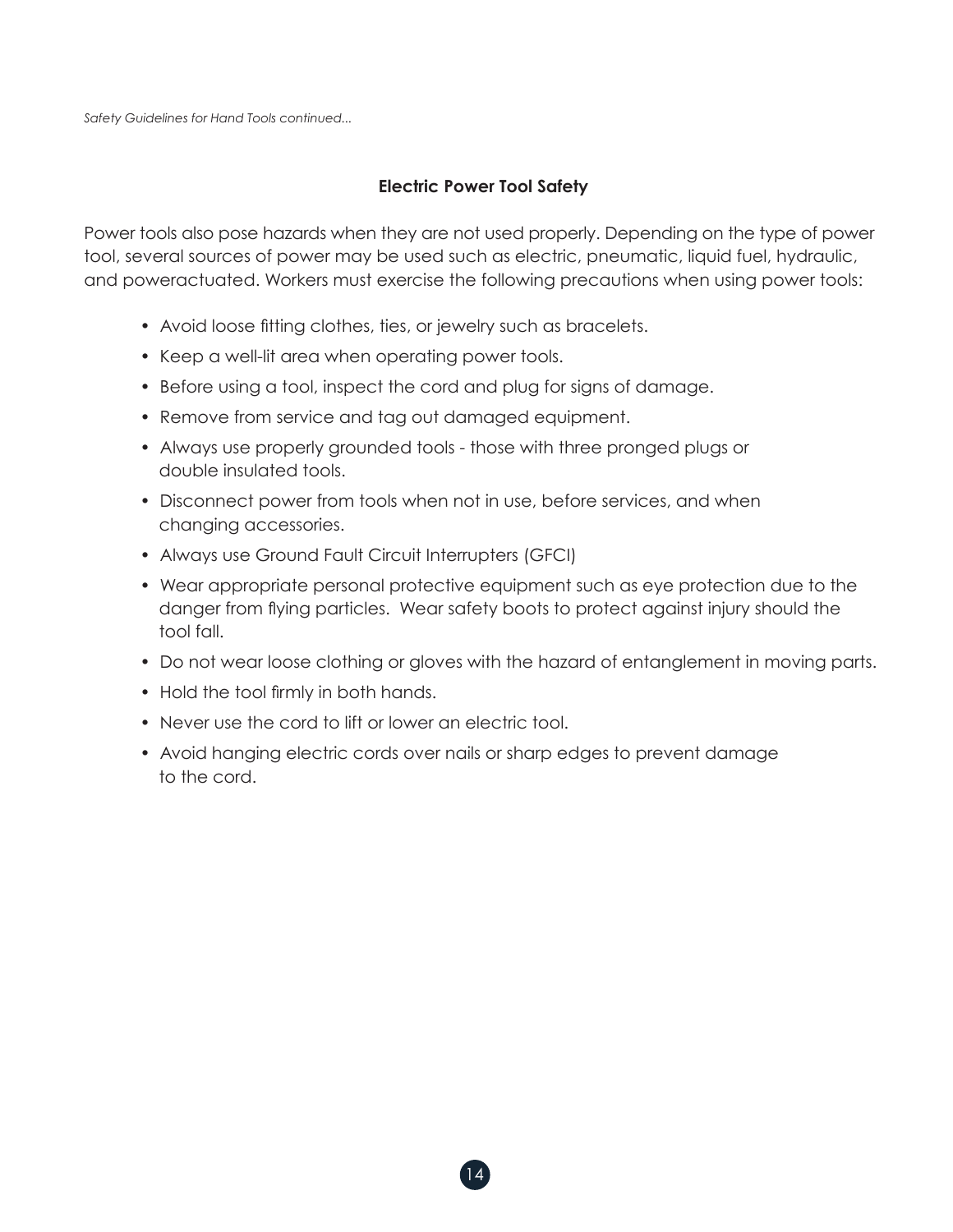Accidental contact with electrical components can have deadly consequences. Always refer to the manufacturer's recommended operating practices prior to using new electrical appliances, tools and equipment. Use the following guidelines to reduce the risk of personal injury.

- All electrical tools and appliances will be double insulated or have a three prong plug-in.
- Only qualified and authorized electricians are allowed to service and repair electrical appliances, tools and equipment.
- Prior to operating electrical powered tools and equipment, ensure that you are working on a dry surface.
- Tools with damaged cords, grounds and housing units are to be tagged "Out of Service" and sent for repair.
- Missing or damaged ground plugs of any appliance, tool or piece of equipment are to be repaired prior to use.
- Damaged extension cords shall be tagged "Out of Service", repaired or replaced as warranted.
- Always stand to the side of a service box when resetting a breaker.
- All electrical tools must be CSA approved.
- Disconnect power tools from power source before making adjustments. Defective equipment needs to be tagged "Out of Service" and removed.
- Tools with electrical arcing brushes should be removed when you feel any tingling during use.

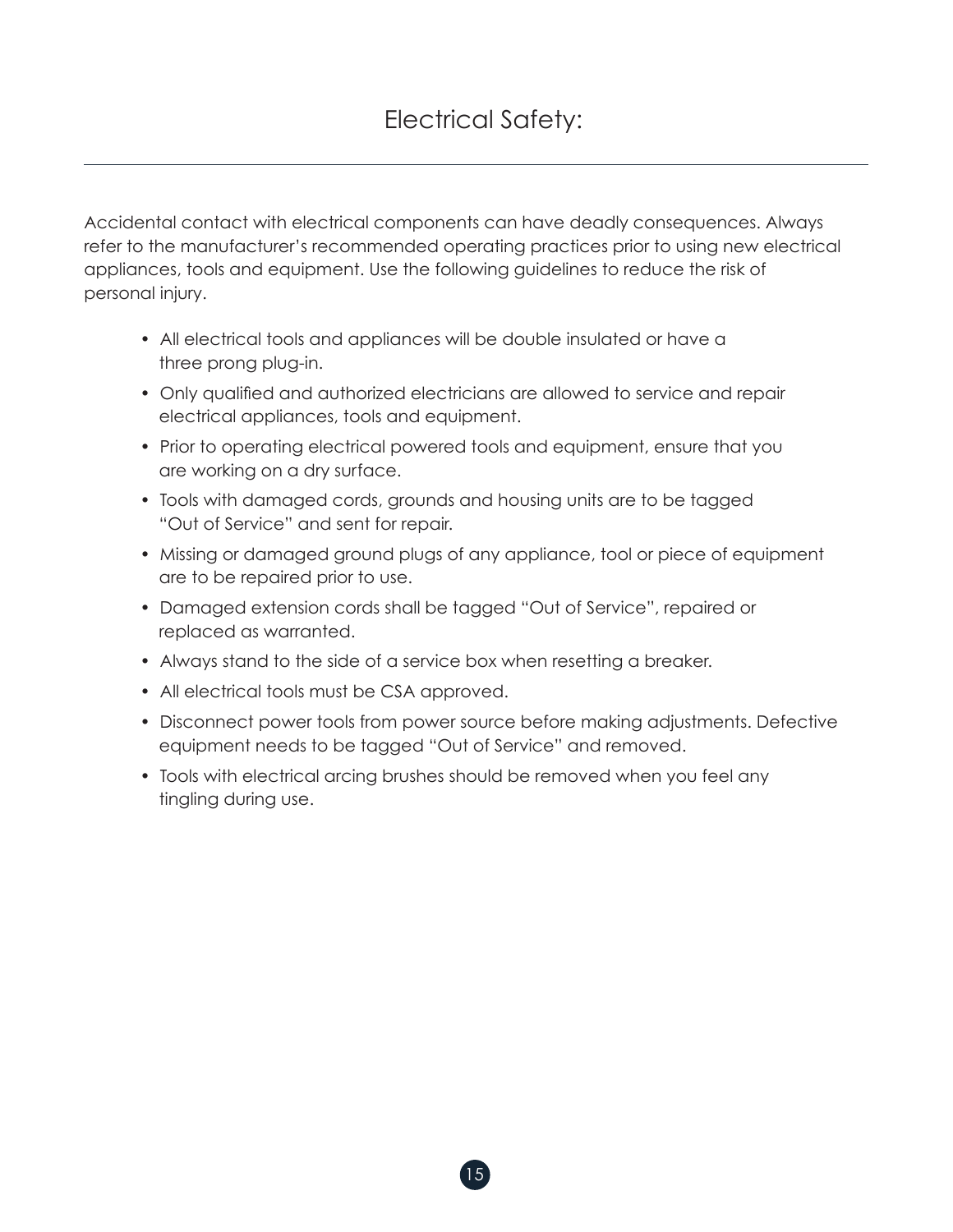Where possible the need to working at heights should be avoided. Managers shall undertake a general risk assessment where the need to work at height cannot be avoided. The assessment should ensure that:

- Access equipment to be used is suitable for it's intended use.
- Access equipment is maintained in safe condition, and regularly inspected by competent persons.
- Employees using access equipment are trained in it's use.
- Precautions are taken to protect access equipment from being struck by moving vehicles.
- Edge protection is provided for work places where persons could fall and suffer injury.
- Precautions are taken to prevent personas falling through fragile roofs or roof lights.
- Precautions are taken to minimise the effect of someone falling.
- Precautions are taken to protect persons below from falling materials.

Employees may only use access equipment if they have been trained and authorized to do so. Employees authorised to use access equipment should undertake pre-use checks of to ensure it is safe for use. Defective access equipment should be reported and withdrawn from use immediately.

## **Ladder Safety Policy**

When required the appropriate ladder will be used for the corresponding job and defective ladders will not be used. When hazards exist that cannot be eliminated, then engineering practices, administrative practices, safe work practices, Personal Protective Equipment (PPE), and proper training regarding ladders will be implemented. These measures will be implemented to minimize those hazards to ensure the safety of employees and the public. Never climb or stand on any "makeshift" devices such as chairs, barrels, drums or boxes. The safe use of ladders requires careful attention to all details of maintenance and use.

## **Follow these safe practices when using a extension/straight ladder:**

- Select the proper ladder (it should be equipped with safety feet suitable for the sur face on which it is going to be used).
- The use of industrial type platform ladders is recommended. Standing or working on the top step of standard ladders is extremely dangerous.
- Never use a stepladder as a straight ladder. Always open the legs completely and lock the braces.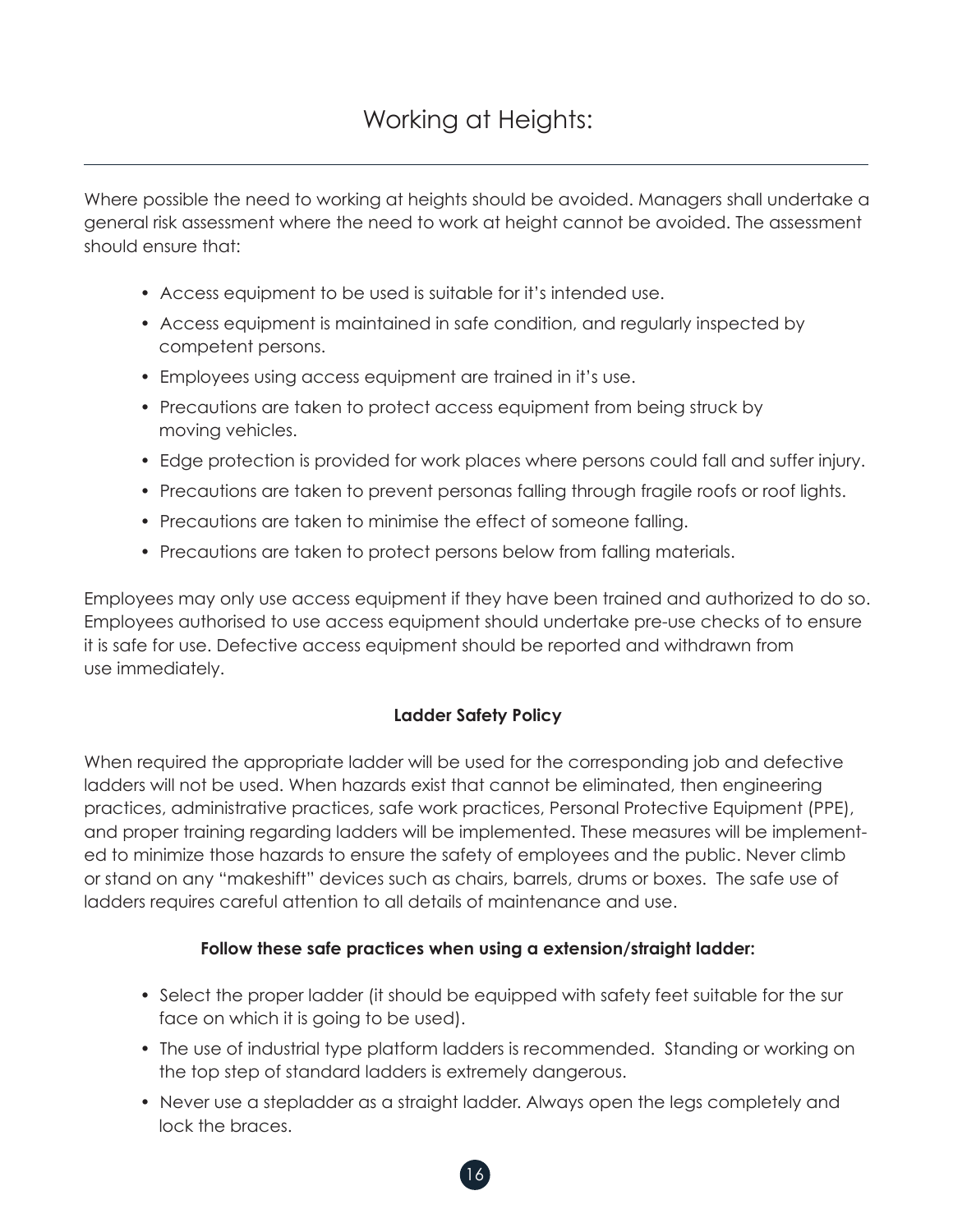*Working at Heights continued...*

#### **Follow these safe practices when using a extension/straight ladder:**

- Select the proper ladder (it should be equipped with safety feet suitable for the sur face on which it is going to be used).
- The use of industrial type platform ladders is recommended. Standing or working on the top step of standard ladders is extremely dangerous.
- Never use a stepladder as a straight ladder. Always open the legs completely and lock the braces.
- Inspect the ladder before use. (Ladders with broken rungs, split side rails, worn or broken safety feet must be immediately removed from use, and repaired or destroyed).
- Never paint wooden ladders, as this will hide any defects. However, a clear non-slip preservative may be used.
- Always place the ladder one quarter of its working length away from the base of the structure to be mounted. Place its feet on a firm surface and secure it at the top so it cannot slide sideways.
- When climbing up or down ladders, any materials you need should be attached to your belt or hoisted separately. Do not carry anything in your hands.
- There should be only one person on a ladder at any time.
- Always face the ladder when climbing or descending.
- Clean muddy or otherwise slippery soles of shoes before mounting the ladder.
- Do not attempt to reach more than an arm's length in any direction from the ladder - Instead move the ladder.
- Never stand on a rung higher than the third from the top.
- Do not use metal ladders where there is a possibility of contact with electrical conductors.
- When a job is finished, remove the ladder to the ladder rack or storage area. When carrying a short ladder, raise the front end to prevent striking anyone who may be in front of you or coming around a corner. Ladders more than 3 meters (10 ft.) in length should be carried by two persons.
- When workers on ladders could be endangered by ground traffic, a guard should be stationed and signs posted to direct people away from the area.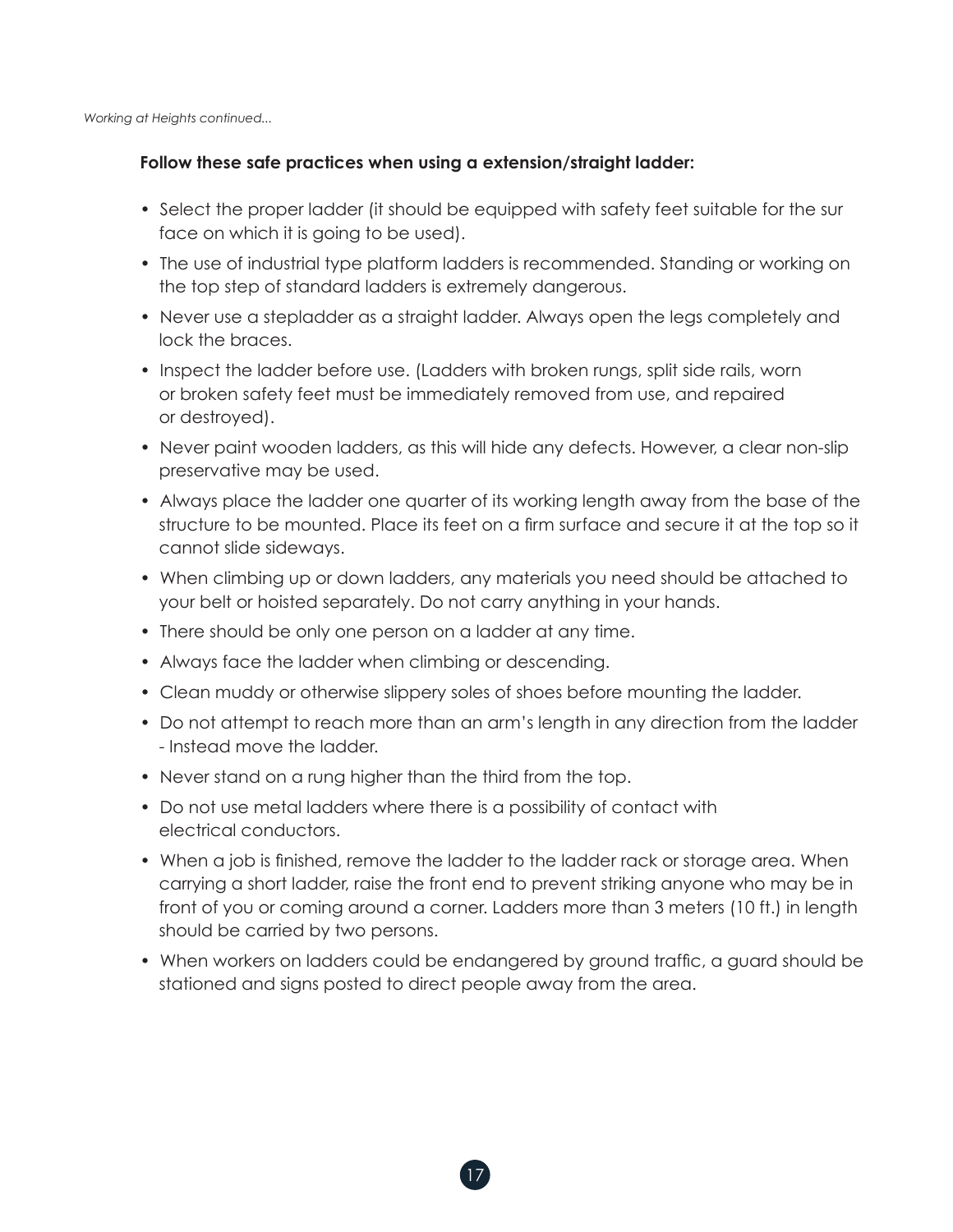#### **Stepladders**

Many of the rules for straight ladders apply to stepladders. Never use a stepladder as a straight ladder. Only company provided step ladders with side rails are permitted for use, which provide safer support and a more stable working surface. Be sure to lock the stepladder – spread the legs to their limit and ensure the braces are locked.

## **Elevating Work Platforms**

- An elevating work platform should only be operated by workers who have been instructed in the machine's operation and have their trained operator card present onsite at all times.
- Inspection is to be done on a daily basis, as per manufacturer's instructions.
- All workers on an elevating work platform are to wear a harness and lanyard at all times.
- Elevating work platforms are only to be used on working surfaces for which the machine was designed.
- Elevating work platforms are to be used up to but not exceeding the maximum rated working loads. All loading is to be evenly distributed.
- No overhanging load is to be lifted on a elevating work platform.
- All equipment is to have alarms and emergency controls.
- When an elevating work platform is used to lift materials, ensure that the materials are firmly secured to the platform.
- Do not place makeshift platforms, such as boxes, or access equipment, such as ladders and scaffolds, on an elevating work platform to gain access to areas above.
- An elevating work platform shall not be driven in a raised position.
- The platform on an elevating work platform shall not be extended by any means other than an extension device from the manufacturer.
- Planks or similar platform materials shall not be used to bridge a gap between elevating work platform and other work areas.
- Elevating work platforms shall not be used in high wind conditions.
- Elevating work platforms shall not be used for pulling, pushing and/or dragging materials.
- When not in use, elevating work platforms are to be turned off.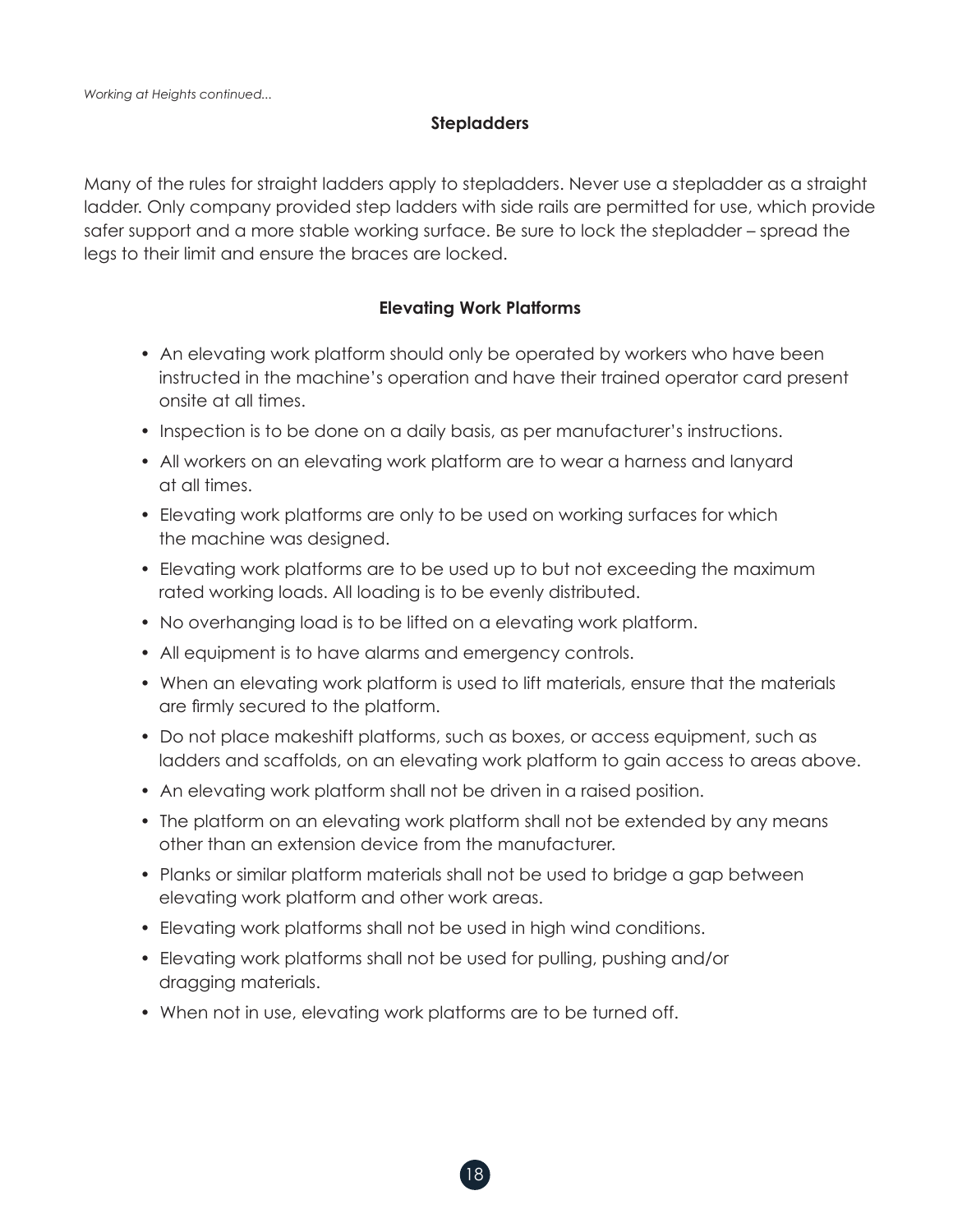## Company Rules, Regulations and Disciplinary Action:

Since our safety program already contains assignments of responsibility, safe work practices, safe job procedures, and regulations to control behaviour, rules have been kept to a minimum. Action shall be taken every time a rule is violated, and not only when some loss occurs because of the violation of rules.

## **General Rules**

- Wear appropriate personal protective clothing and equipment (where and when required).
- Report all substandard acts, conditions, and near-miss incidents.
- Report all injury or damage incidents/accidents immediately.
- Perform all work following safe work practices and safe job procedures.
- Maintain good housekeeping in your work area.
- Operate all vehicles and mobile equipment in accordance with site rules and applicable legislation.
- No possession or consumption of alcohol or illegal drugs while at the work site.
- Arriving or remaining at work when your ability to perform the job safely is impaired may result in disciplinary action.
- No possession of weapons.
- No fighting, horseplay, or practical jokes.
- No theft or vandalism.
- No damaging, disabling or interfering with safety, fire-fighting or first-aid equipment.

## **Regulations**

19

There are numerous other regulations which affect the safety of employees:

- Highway Traffic Act
- Electrical Codes
- Building Codes
- Municipal Bylaws
- Environmental Protection
- Transportation of Dangerous Goods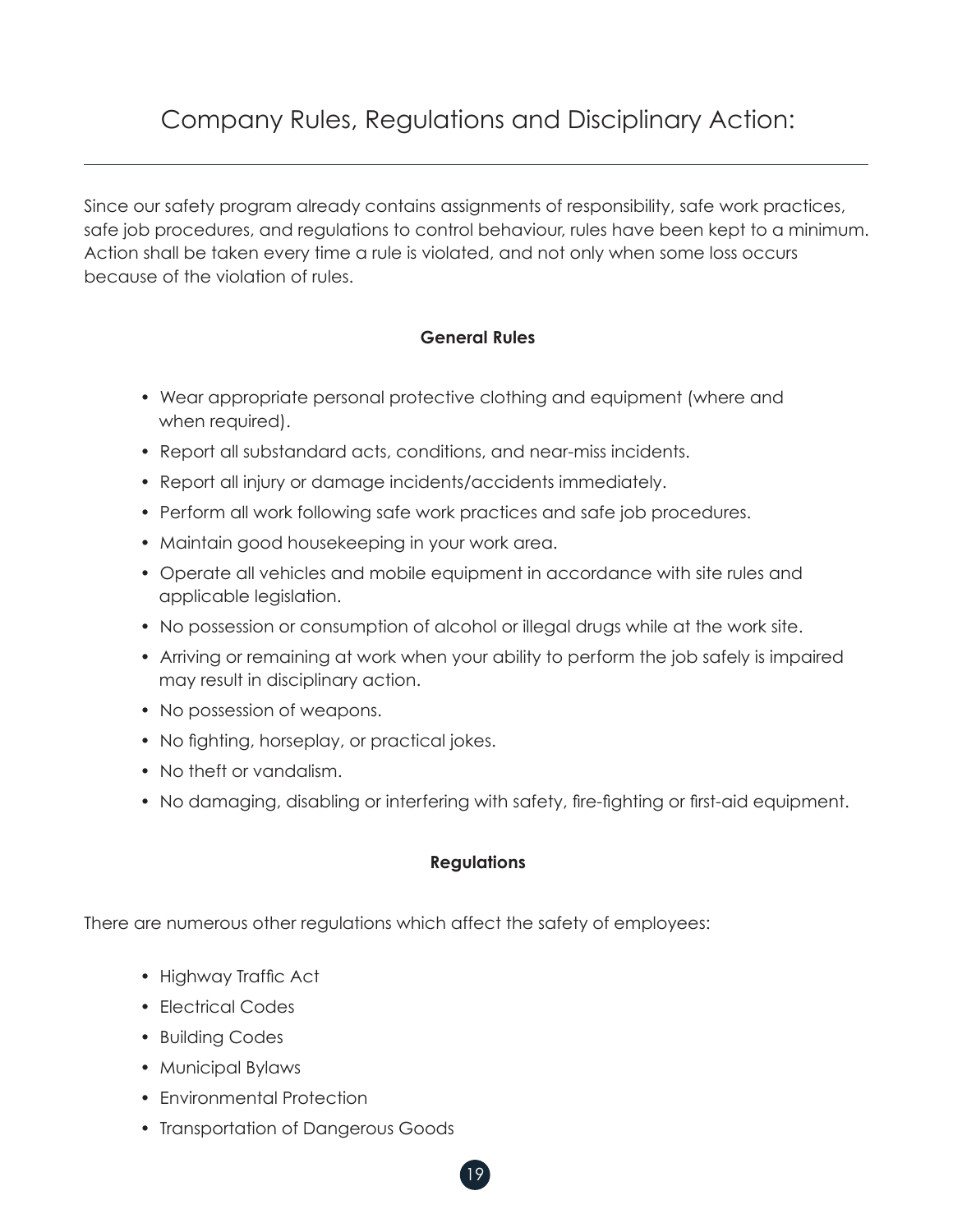*Company Rules, Regulations and Disciplinary Action continued..*

## **Discipline Policy**

Addressing disciplinary issues can be a very sensitive and stressful process for most mangers, supervisors and employees. However, if disciplinary issues are avoided or handled poorly, it can lead to serious consequences such as injury, property damage or fatality. At Altech Security Integration Inc. we do not view discipline as a form of punishment but as a rule or system of rules governing conduct or activity in order to eliminate unsafe circumstances.

## **Disciplinary Program**

The main objective of our disciplinary program is to ensure that rules and safe work practices are taken seriously by all employees and are followed. Where disciplinary action is deemed to be appropriate, it shall be conducted in timely manner. Trying to correct unsafe behaviour by waiting only allows the behaviour or habit to become more ingrained. Discipline shall be kept as positive as possible and not used in a punitive or negative way. Remember that the goal is to correct the problem, action, or behaviour of the person. The type of discipline shall fit the severity of the misconduct and shall be conducted in private.

## **Disciplinary Program Process**

In order to ensure effectiveness and fairness of the program all of the following five steps must be addressed with equal importance:

- 1. Review of disciplinary policies and procedures.
- 2. Investigation of accusations and infractions.
- 3. Determining and reviewing disciplinary action.
- 4. Documenting Disciplinary action and program enforcement.
- 5. Conducting the disciplinary meetings and promoting safe work practices and compliance to regulatory requirements.

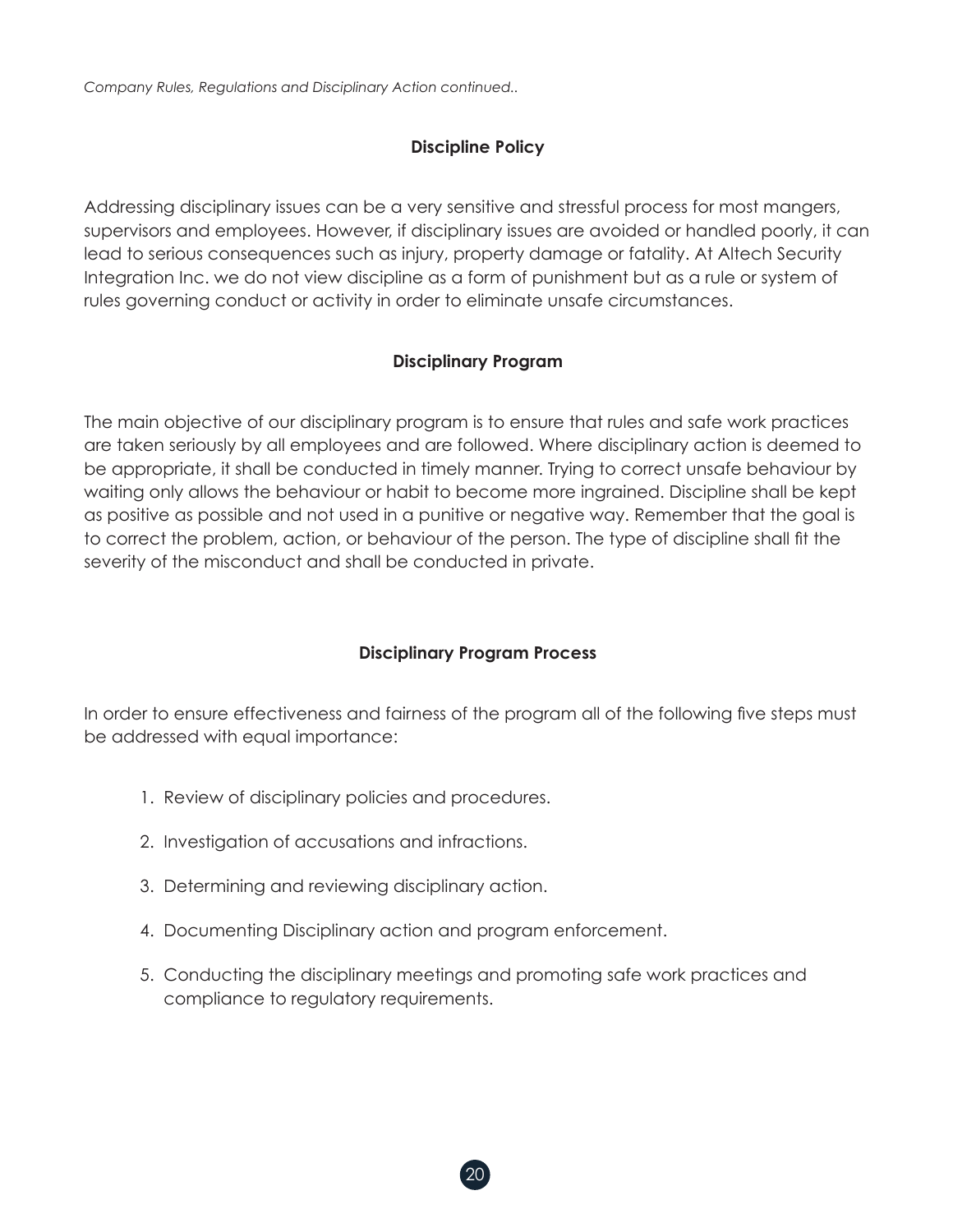Altech Security Integration Inc. is committed to promoting the health, safety and wellness of its Employees, Contractors and the public. Altech Security Integration Inc. recognizes and accepts the responsibility to provide Employees with a safe, healthy and productive work environment. Employees have the responsibility to report to work capable of performing their tasks productively and safely. Being Unfit for Duty or under the influence of Drugs or Alcohol can have serious adverse impacts on the workplace. Workplace accidents resulting from Impairment can also result in liability under workplace safety legislation, and corporate and personal liability under the Criminal Code (Canada).

All Employees and all Contractors providing services to Altech Security Integration Inc. are expected to report to work and remain Fit for Duty throughout their shift and when designated on-call. The following are strictly prohibited while on Altech Security Integration Inc property, operating company owned vehicles or equipment, or sponsored or supported events and when representing Altech Security Integration Inc. or conducting company business:

- Consuming or being under the influence of Drugs or Alcohol;
- Possessing, distributing, offering or selling Drugs, Drug paraphernalia or Alcohol;
- Being Unfit for Duty as a result of consuming or improperly using any Medication;
- Possessing prescription Medication without a legally obtained prescription; and
- Distributing, offering or selling prescription Medication.

Altech Security Integration Inc. has established this Policy in order to balance our respect for individuals with the need to maintain a safe work environment. Violations of this Policy will result in disciplinary action up to and potentially including termination of employment or termination of services.

## **Fatigue**

Fatigue is the state of feeling very tired, weary or sleepy resulting from insufficient sleep, prolonged mental or physical work, or extended periods of stress or anxiety.

Acute fatigue results from short-term sleep loss or from short periods of heavy physical or mental work. The effects of acute fatigue are of short duration and usually can be reversed by sleep and relaxation.

Fatigue is regarded as having an impact on work performance and can; reduce mental and physical functioning, impair judgement and concentration, lower motivation, slow reaction time, and increase risk-taking behaviour.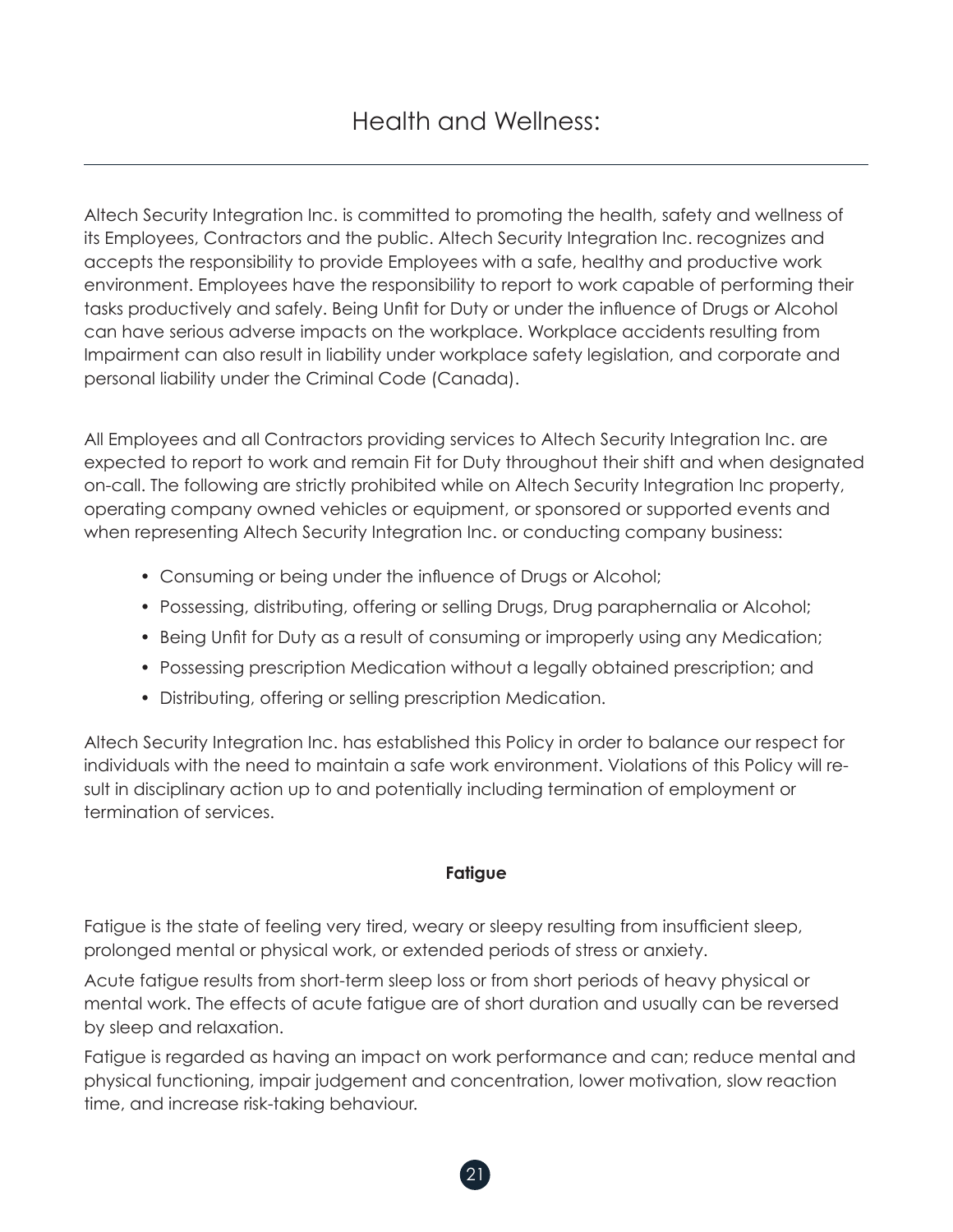## **In addition to lack of sleep, the following are factored that may affect fatigue:**

- Individual physical fitness. Generally, better fitness allows us to stay alert better; this is why soldiers and professional athletes train for physical fitness.
- Endurance, how accustomed the individual is to level of workload or task demands. Our level of energy and resistance to fatigue are increased when we are experienced at meeting task demands.
- Environmental conditions such as temperature, humidity, altitude, amount of light, and noise affect fatigue levels. If the weather is hot and humid, we tend to be drowsy; bright light and noise tend to keep us awake; thinner air at high mountain altitudes makes us tire more easily.
- Working on tasks nonstop can easily result in fatigue faster than if the work is intermittent, the workers control the pace, or there are breaks.
- Time of day the task is performed. The mid-afternoon and the very early morning make performing more difficult. This is because of the natural effects of "circadian" rhythms.
- The kind of task being performed. Tasks that demand constant attention (like driving) can cause fatigue faster than self-paced work, in which a person can stop and take rest breaks at will.
- How hard we work, and whether the work is continuous or intermittent can make a big difference.

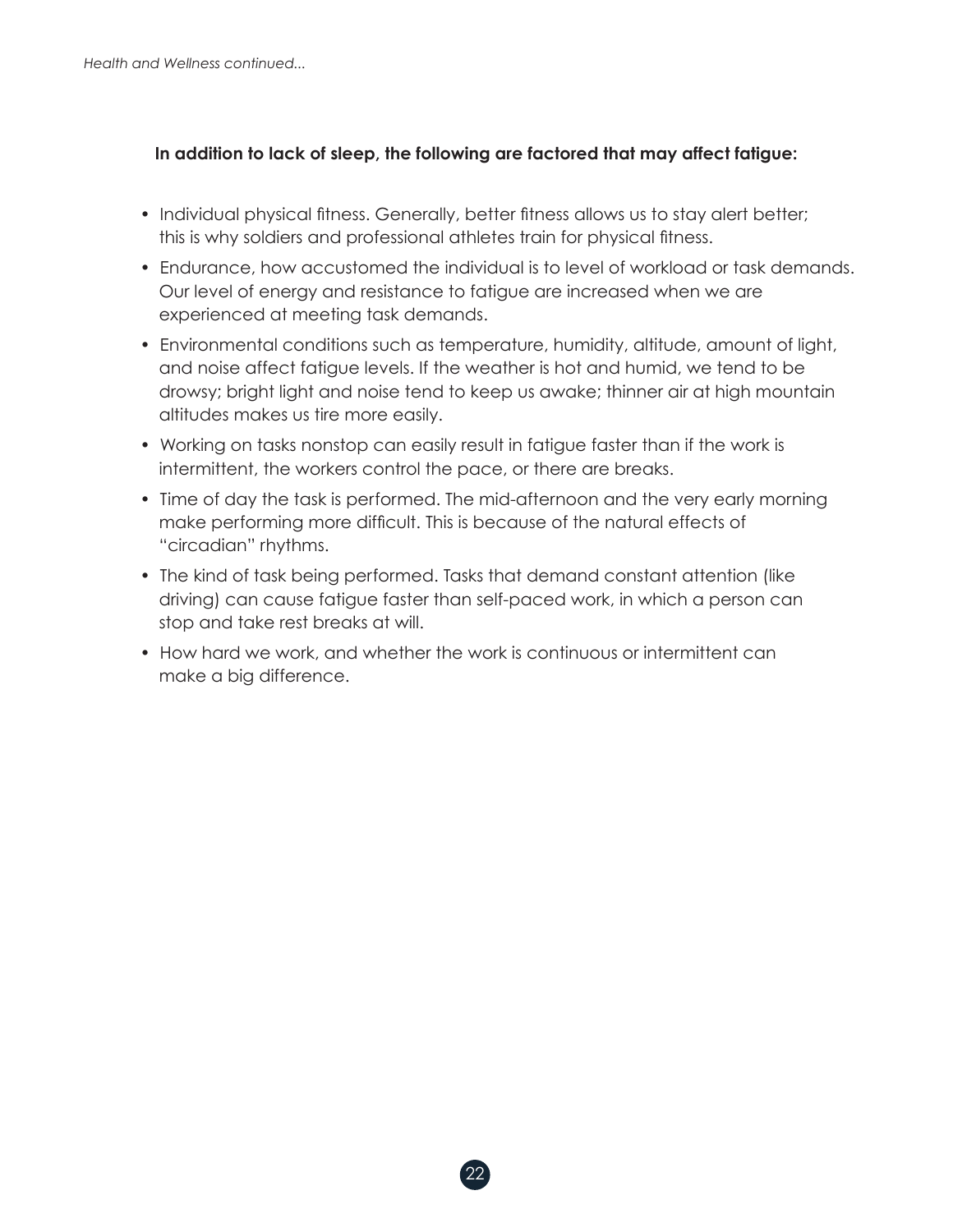Altech Security Integration Inc. is committed to providing a work environment in which all workers are treated with respect and dignity. Workplace harassment will not be tolerated from any person in the workplace. Workplace harassment means engaging in a course of vexatious comment or conduct against a worker in a workplace that is known or ought reasonably to be known to be unwelcome or workplace sexual harassment.

Workplace sexual harassment means: engaging in a course of vexatious comment or conduct against a worker in a workplace because of sex, sexual orientation, gender identity or gender expression, where the course of comment or conduct is known or ought reasonably to be known to be unwelcome, or making a sexual solicitation or advance where the person making the solicitation or advance is in a position to confer, grant or deny a benefit or advancement to the worker and the person knows or ought reasonably to know that the solicitation or advance is unwelcome;

Workers are encouraged to report any incidents of workplace harassment to their manger. Management will investigate and deal with all complaints or incidents of workplace harassment in a fair, respectful and timely manner. Information provided about an incident or about a complaint will not be disclosed except as necessary to protect workers, to investigate the complaint or incident, to take corrective action or as otherwise required by law.